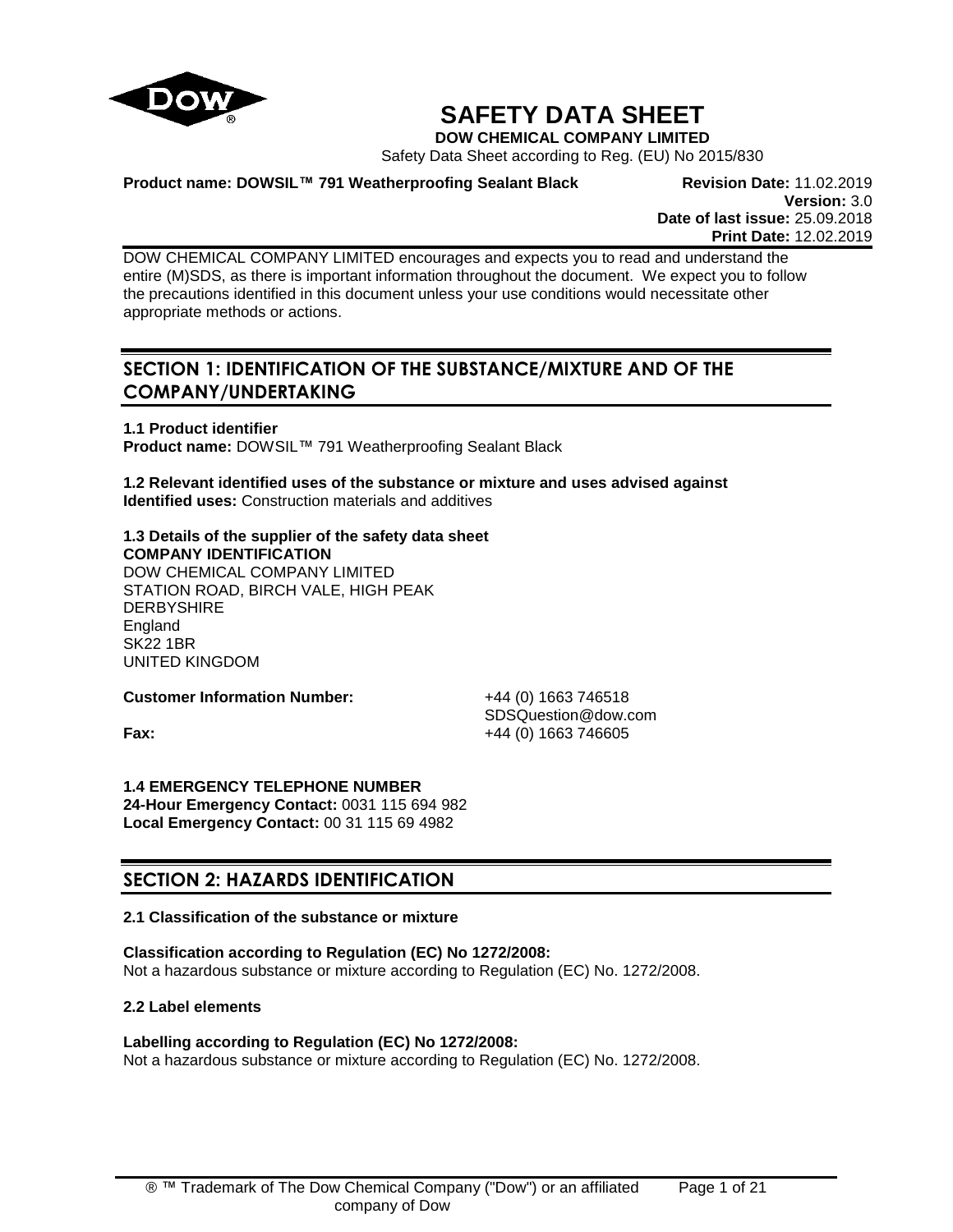#### **Precautionary statements**

P271 Use only outdoors or in a well-ventilated area.

#### **Supplemental information**

EUH210 Safety data sheet available on request. EUH208 Contains: Methyltrimethoxysilane. May produce an allergic reaction.

#### **2.3 Other hazards**

This product contains dodecamethylcyclohexasiloxane (D6) that has been identified by the Member State Committee of ECHA as fulfilling the vPvB criteria laid down in Annex XIII to Regulation (EC) No 1907/2006. See Section 12 for additional information.

This product contains decamethylcyclopentasiloxane (D5) that has been identified by the Member State Committee of ECHA as fulfilling the vPvB criteria laid down in Annex XIII to Regulation (EC) No 1907/2006. See Section 12 for additional information.

## **SECTION 3: COMPOSITION/INFORMATION ON INGREDIENTS**

#### **Chemical nature:** Silicone elastomer **3.2 Mixtures**

This product is a mixture.

| <b>CASRN/</b><br>$EC-No.$ | <b>REACH</b><br><b>Registration</b> | <b>Concentration</b> | <b>Component</b> | <b>Classification:</b><br><b>REGULATION (EC) No</b> |
|---------------------------|-------------------------------------|----------------------|------------------|-----------------------------------------------------|
| Index-No.                 | <b>Number</b>                       |                      |                  | 1272/2008                                           |

PBT and vPvB substance

| <b>CASRN</b><br>540-97-6<br>EC-No.<br>208-762-8<br>Index-No.       |                                            | $\leq$ 0.3024 % | Dodecamethyl<br>cyclohexasiloxane                 | Not classified |
|--------------------------------------------------------------------|--------------------------------------------|-----------------|---------------------------------------------------|----------------|
| <b>CASRN</b><br>$541 - 02 - 6$<br>EC-No.<br>208-764-9<br>Index-No. |                                            | $\leq$ 0.1034 % | Decamethylcyclope   Not classified<br>ntasiloxane |                |
|                                                                    | Substances with a workplace exposure limit |                 |                                                   |                |
| <b>CASRN</b>                                                       | 01-2119459333-39                           | $\leq$ 3.15 %   | C.I. Pigment Green INot classified                |                |

| <b>CASRN</b> | 01-2119459333-39 | $\leq$ 3.15 % | C.I. Pigment Green Not classified |  |
|--------------|------------------|---------------|-----------------------------------|--|
| 1328-53-6    |                  |               |                                   |  |
| EC-No.       |                  |               |                                   |  |
| 215-524-7    |                  |               |                                   |  |
| Index-No.    |                  |               |                                   |  |
|              |                  |               |                                   |  |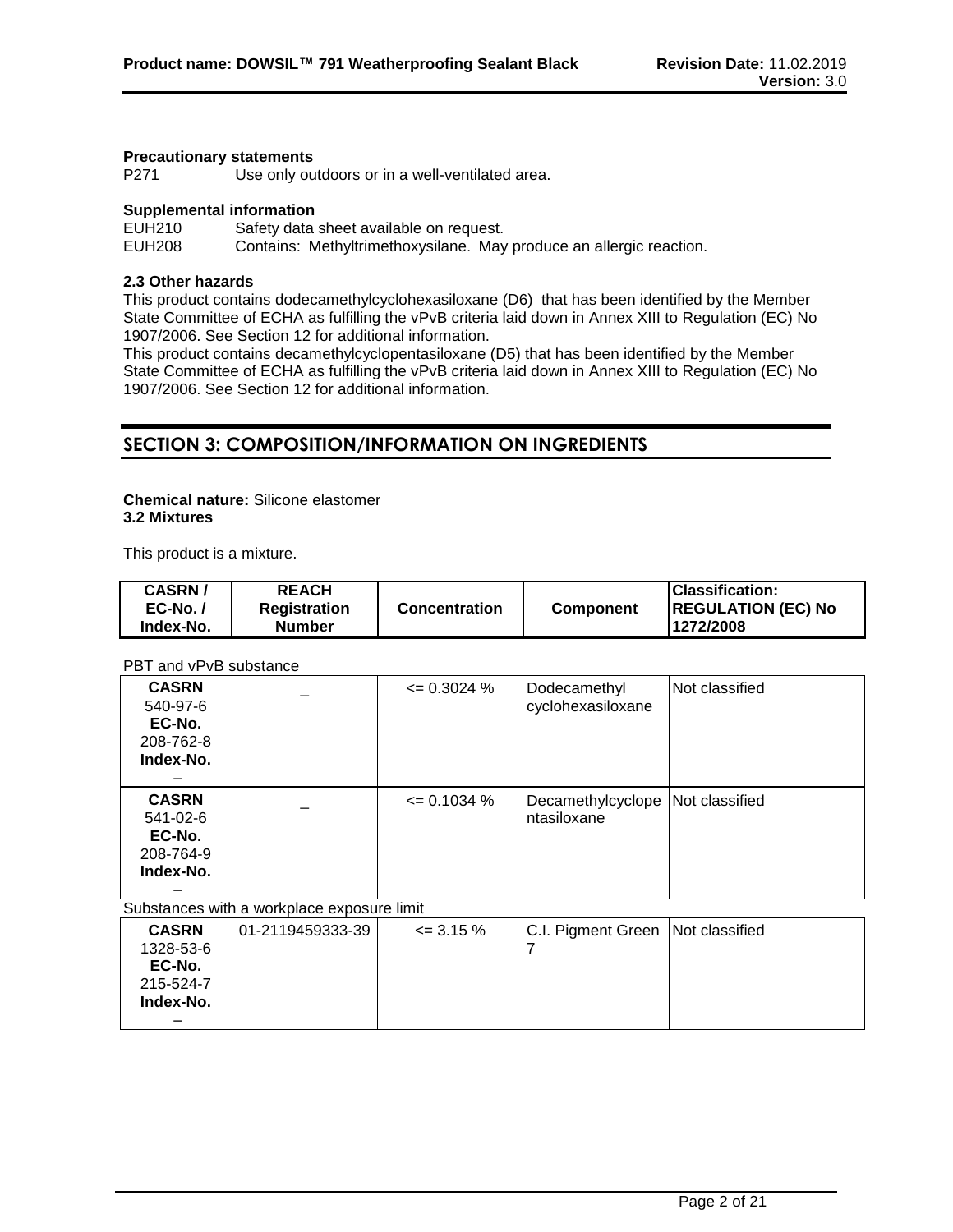| <b>CASRN</b><br>20344-49-4<br>EC-No.<br>243-746-4<br>Index-No. | $\leq$ 2.8 %                          | Iron hydroxide<br>oxide                    | Not classified |
|----------------------------------------------------------------|---------------------------------------|--------------------------------------------|----------------|
| <b>CASRN</b><br>51274-00-1<br>EC-No.<br>257-098-5<br>Index-No. | $\leq$ 2.31 %                         | C.I. Pigment Yellow   Not classified<br>42 |                |
| <b>CASRN</b><br>12001-26-2<br>EC-No.<br>310-127-6<br>Index-No. | $\leq$ 1.82 %                         | Mica muscovite                             | Not classified |
| <b>CASRN</b><br>7727-43-7<br>EC-No.<br>231-784-4<br>Index-No.  | $>= 0.16 - \le 1.12$ % Barium sulfate |                                            | Not classified |

## **SECTION 4: FIRST AID MEASURES**

# **4.1 Description of first aid measures**

**General advice:**

First Aid responders should pay attention to self-protection and use the recommended protective clothing (chemical resistant gloves, splash protection). If potential for exposure exists refer to Section 8 for specific personal protective equipment.

**Inhalation:** Move person to fresh air; if effects occur, consult a physician.

**Skin contact:** Wash off with plenty of water.

**Eye contact:** Flush eyes thoroughly with water for several minutes. Remove contact lenses after the initial 1-2 minutes and continue flushing for several additional minutes. If effects occur, consult a physician, preferably an ophthalmologist.

**Ingestion:** No emergency medical treatment necessary.

## **4.2 Most important symptoms and effects, both acute and delayed:**

Aside from the information found under Description of first aid measures (above) and Indication of immediate medical attention and special treatment needed (below), any additional important symptoms and effects are described in Section 11: Toxicology Information.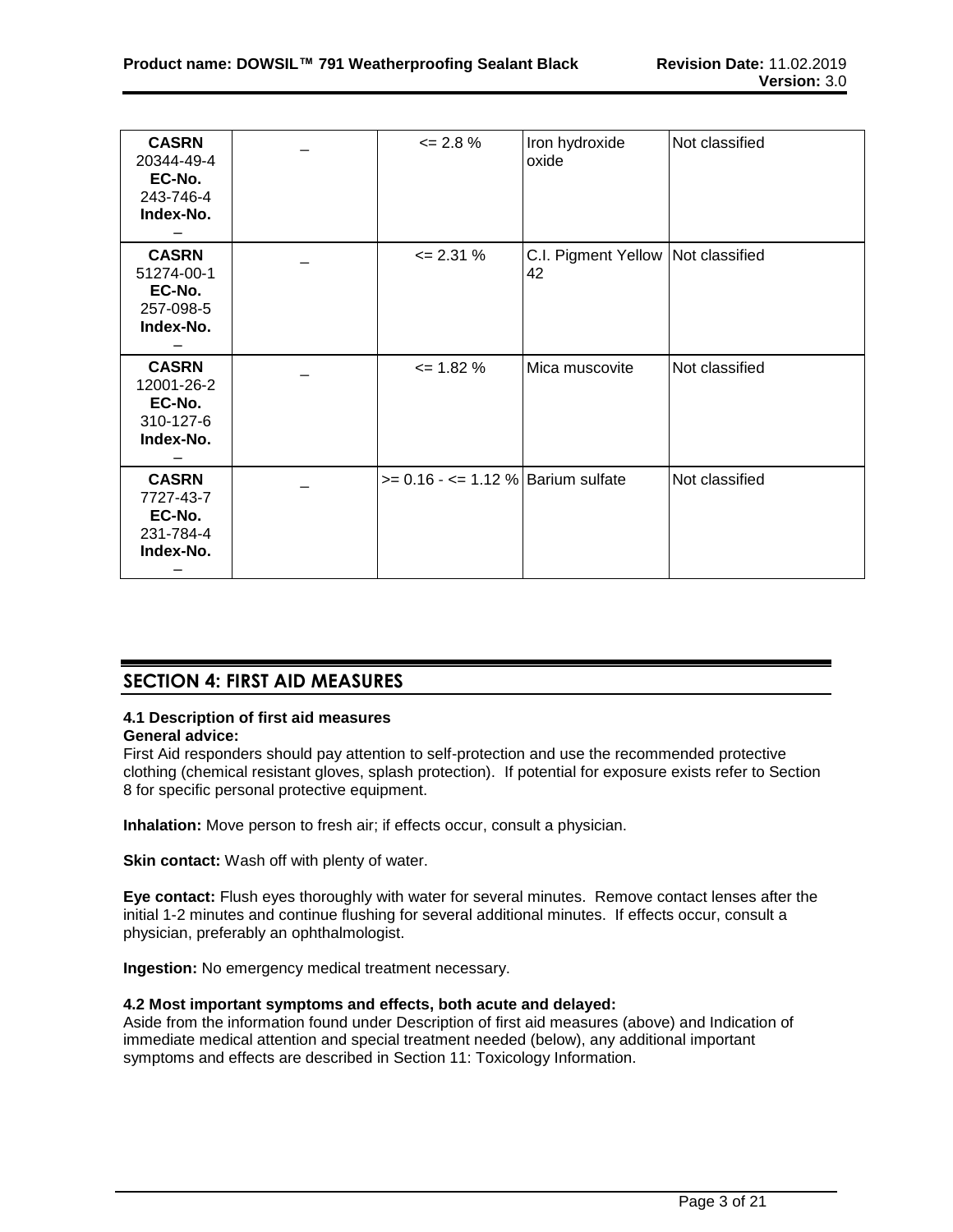#### **4.3 Indication of any immediate medical attention and special treatment needed**

**Notes to physician:** Metal fume fever symptoms of headache, nausea, chills, cough and fever may be accompanied by leukocytosis, and typically resolve in 24 - 48hr. Treatment includes antipyretics, hydration, oxygen, bronchodilators, and rest. No specific antidote. Treatment of exposure should be directed at the control of symptoms and the clinical condition of the patient.

## **SECTION 5: FIREFIGHTING MEASURES**

#### **5.1 Extinguishing media**

**Suitable extinguishing media:** Water spray Alcohol-resistant foam Carbon dioxide (CO2) Dry chemical

**Unsuitable extinguishing media:** None known.

#### **5.2 Special hazards arising from the substance or mixture**

**Hazardous combustion products:** Metal oxides Formaldehyde Carbon oxides Silicon oxides Cobalt compounds Nitrogen oxides (NOx) Chlorine compounds Sulphur oxides

**Unusual Fire and Explosion Hazards:** Exposure to combustion products may be a hazard to health.

#### **5.3 Advice for firefighters**

**Fire Fighting Procedures:** Use extinguishing measures that are appropriate to local circumstances and the surrounding environment. Use water spray to cool unopened containers. Remove undamaged containers from fire area if it is safe to do so. Evacuate area.

**Special protective equipment for firefighters:** Wear self-contained breathing apparatus for firefighting if necessary. Use personal protective equipment.

## **SECTION 6: ACCIDENTAL RELEASE MEASURES**

**6.1 Personal precautions, protective equipment and emergency procedures:** Use personal protective equipment. Follow safe handling advice and personal protective equipment recommendations.

**6.2 Environmental precautions:** Discharge into the environment must be avoided. Prevent further leakage or spillage if safe to do so. Retain and dispose of contaminated wash water. Local authorities should be advised if significant spillages cannot be contained.

**6.3 Methods and materials for containment and cleaning up:** Wipe up or scrape up and contain for salvage or disposal. Local or national regulations may apply to releases and disposal of this material, as well as those materials and items employed in the cleanup of releases. You will need to determine which regulations are applicable. For large spills, provide dyking or other appropriate containment to keep material from spreading. If dyked material can be pumped, Sections 13 and 15 of this SDS provide information regarding certain local or national requirements.

#### **6.4 Reference to other sections:**

See sections: 7, 8, 11, 12 and 13.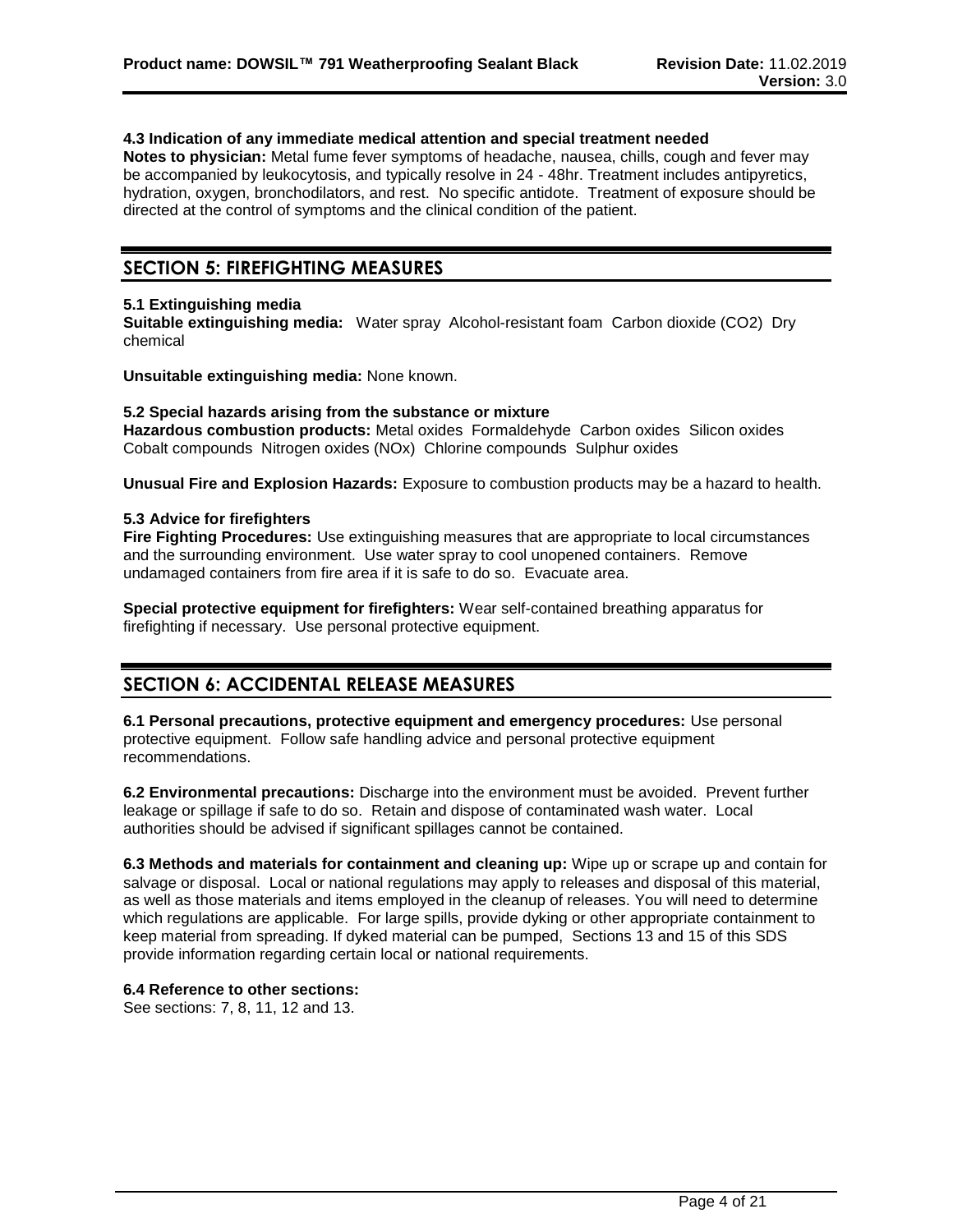## **SECTION 7: HANDLING AND STORAGE**

**7.1 Precautions for safe handling:** Do not get on skin or clothing. Do not swallow. Avoid contact with eyes. Take care to prevent spills, waste and minimize release to the environment. Handle in accordance with good industrial hygiene and safety practice.

Use only with adequate ventilation. See Engineering measures under EXPOSURE CONTROLS/PERSONAL PROTECTION section.

**7.2 Conditions for safe storage, including any incompatibilities:** Keep in properly labelled containers. Store in accordance with the particular national regulations.

Do not store with the following product types: Strong oxidizing agents. Unsuitable materials for containers**:** None known.

**7.3 Specific end use(s):** See the technical data sheet on this product for further information.

## **SECTION 8: EXPOSURE CONTROLS/PERSONAL PROTECTION**

#### **8.1 Control parameters**

If exposure limits exist, they are listed below. If no exposure limits are displayed, then no values are applicable.

| Component                  | Regulation     | <b>Type of listing</b>         | <b>Value/Notation</b>    |
|----------------------------|----------------|--------------------------------|--------------------------|
| Decamethylcyclopentasiloxa | <b>US WEEL</b> | <b>TWA</b>                     | 10 ppm                   |
| ne                         |                |                                |                          |
| C.I. Pigment Green 7       | GB EH40        | <b>TWA Dusts and</b><br>mists  | 1 mg/m3, Copper          |
|                            | GB EH40        | <b>STEL Dusts and</b><br>mists | 2 mg/m3, Copper          |
| Iron hydroxide oxide       | GB EH40        | <b>TWA Fumes</b>               | $5 \text{ mg/m3}$ , Iron |
|                            | GB EH40        | <b>STEL Fumes</b>              | 10 mg/m3, Iron           |
|                            | GB EH40        | TWA                            | 1 mg/m3, Iron            |
|                            | GB EH40        | <b>STEL</b>                    | 2 mg/m3, Iron            |
| C.I. Pigment Yellow 42     | GB EH40        | <b>TWA Fumes</b>               | 5 mg/m3, Iron            |
|                            | GB EH40        | <b>STEL Fumes</b>              | 10 mg/m3, Iron           |
| Mica muscovite             | <b>ACGIH</b>   | <b>TWA Respirable</b>          | $3$ mg/m $3$             |
|                            |                | fraction                       |                          |
|                            | GB EH40        | <b>TWA Inhalable</b>           | 10 mg/m3                 |
|                            | GB EH40        | <b>TWA Respirable</b>          | $0.8$ mg/m $3$           |
| Barium sulfate             | <b>ACGIH</b>   | <b>TWA Inhalable</b>           | $5 \text{ mg/m}$         |
|                            |                | fraction                       |                          |
|                            | GB EH40        | <b>TWA Inhalable</b>           | $10$ mg/m $3$            |
|                            | GB EH40        | <b>TWA Respirable</b>          | $4$ mg/m $3$             |

Although some of the components of this product may have exposure guidelines, no exposure would be expected under normal handling conditions due to the physical state of the material.

#### **Derived No Effect Level**

Dodecamethyl cyclohexasiloxane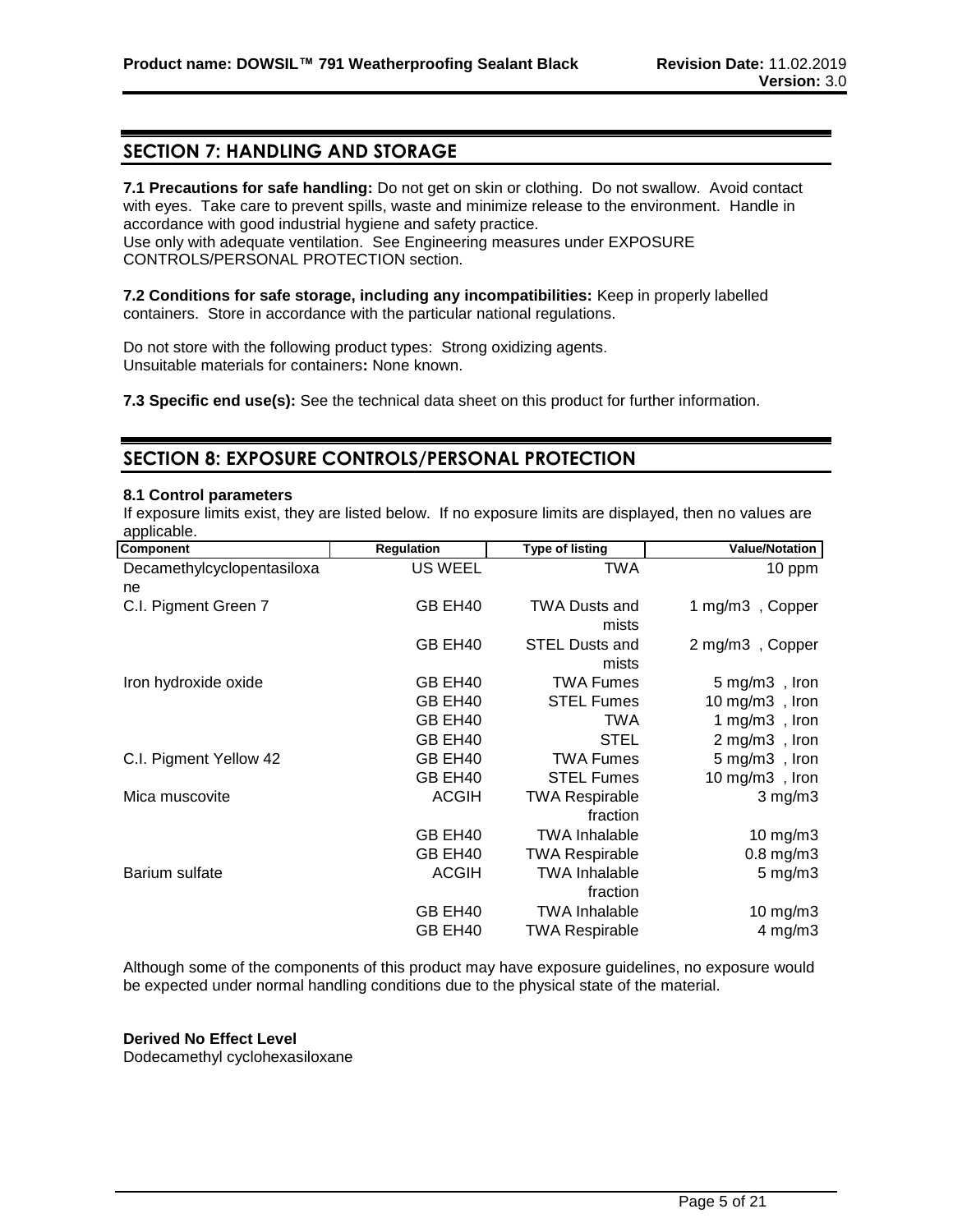## **Workers**

| <b>Acute systemic effects</b> |            | <b>Acute local effects</b>   |            | Long-term systemic<br>effects |             | Long-term local effects |              |
|-------------------------------|------------|------------------------------|------------|-------------------------------|-------------|-------------------------|--------------|
| Dermal                        | Inhalation | Dermal                       | Inhalation | Dermal                        | Inhalation  | Dermal                  | Inhalation   |
| n.a.                          | n.a.       | $6.1 \text{ ma/m}$ 3<br>n.a. |            | n.a.                          | 11 mg/m $3$ | n.a.                    | 1.22 $mg/m3$ |

#### **Consumers**

| Acute systemic effects |            | <b>Acute local effects</b> |        | Long-term systemic effects |        |              | Long-term local<br>effects |        |              |
|------------------------|------------|----------------------------|--------|----------------------------|--------|--------------|----------------------------|--------|--------------|
| Dermal                 | Inhalation | Oral                       | Dermal | <b>Inhalation</b>          | Dermal | Inhalation   | Oral                       | Dermal | Inhalation   |
| n.a.                   | n.a.       | 1.7<br>mg/kg<br>bw/day     | n.a.   | 1.5<br>mq/m3               | n.a.   | 2.7<br>mg/m3 | 1.7<br>mg/kg<br>bw/day     | n.a.   | 0.3<br>mg/m3 |

## Decamethylcyclopentasiloxane

## **Workers**

| <b>Acute systemic effects</b> |            | <b>Acute local effects</b> |            |        | Long-term systemic<br>effects | Long-term local effects |            |  |  |  |
|-------------------------------|------------|----------------------------|------------|--------|-------------------------------|-------------------------|------------|--|--|--|
| Dermal                        | Inhalation | Dermal                     | Inhalation | Dermal | Inhalation                    | Dermal                  | Inhalation |  |  |  |
| n.a.                          | 97.3       | n.a.                       | 24.2       | n.a.   | 97.3                          | n.a.                    | 24.2 mg/m3 |  |  |  |
|                               | mq/m3      |                            | mq/m3      |        | mq/m3                         |                         |            |  |  |  |

#### **Consumers**

| <b>Acute systemic effects</b> |            | <b>Acute local effects</b> |        | Long-term systemic effects |        |            | Long-term local<br>effects |        |            |
|-------------------------------|------------|----------------------------|--------|----------------------------|--------|------------|----------------------------|--------|------------|
| Dermal                        | Inhalation | Oral                       | Dermal | <b>Inhalation</b>          | Dermal | Inhalation | Oral                       | Dermal | Inhalation |
| n.a.                          | 17.3       | 5 mg/kg                    | n.a.   | 4.3                        | n.a.   | 17.3       | 5 mg/kg                    | n.a.   | 4.3        |
|                               | ma/m3      | bw/day                     |        | mg/m3                      |        | ma/m3      | bw/day                     |        | mq/m3      |

## C.I. Pigment Green 7

#### **Workers**

| <b>Acute systemic effects</b> |            | <b>Acute local effects</b> |            | Long-term systemic<br>effects |            | Long-term local effects |            |
|-------------------------------|------------|----------------------------|------------|-------------------------------|------------|-------------------------|------------|
| Dermal                        | Inhalation | Dermal                     | Inhalation | Dermal                        | Inhalation | Dermal                  | Inhalation |
| n.a.                          | n.a.       | n.a.                       | n.a.       | 450 mg/kg                     | 4 mg/m $3$ | n.a.                    | n.a.       |
|                               |            |                            |            |                               |            |                         |            |

#### **Consumers**

| <b>Acute systemic effects</b> |            | <b>Acute local effects</b> |        | Long-term systemic effects |                 |            | Long-term local<br>effects |        |            |
|-------------------------------|------------|----------------------------|--------|----------------------------|-----------------|------------|----------------------------|--------|------------|
| Dermal                        | Inhalation | Oral                       | Dermal | Inhalation                 | Dermal          | Inhalation | Oral                       | Dermal | Inhalation |
| n.a.                          | n.a.       | n.a.                       | n.a.   | n.a.                       | 225             | n.a.       | $45 \text{ mg/kg}$         | n.a.   | n.a.       |
|                               |            |                            |        |                            | mg/kg<br>bw/dav |            | bw/day                     |        |            |

## Iron hydroxide oxide

### **Workers**

| <b>Acute systemic effects</b> |            | <b>Acute local effects</b> |            |        | Long-term systemic<br>effects | Long-term local effects |                     |
|-------------------------------|------------|----------------------------|------------|--------|-------------------------------|-------------------------|---------------------|
| Dermal                        | Inhalation | Dermal                     | Inhalation | Dermal | Inhalation                    | Dermal                  | Inhalation          |
| n.a.                          | n.a.       | n.a.<br>n.a.               |            | n.a.   | $10 \text{ ma/m}$ 3           | n.a.                    | $10 \text{ ma/m}$ 3 |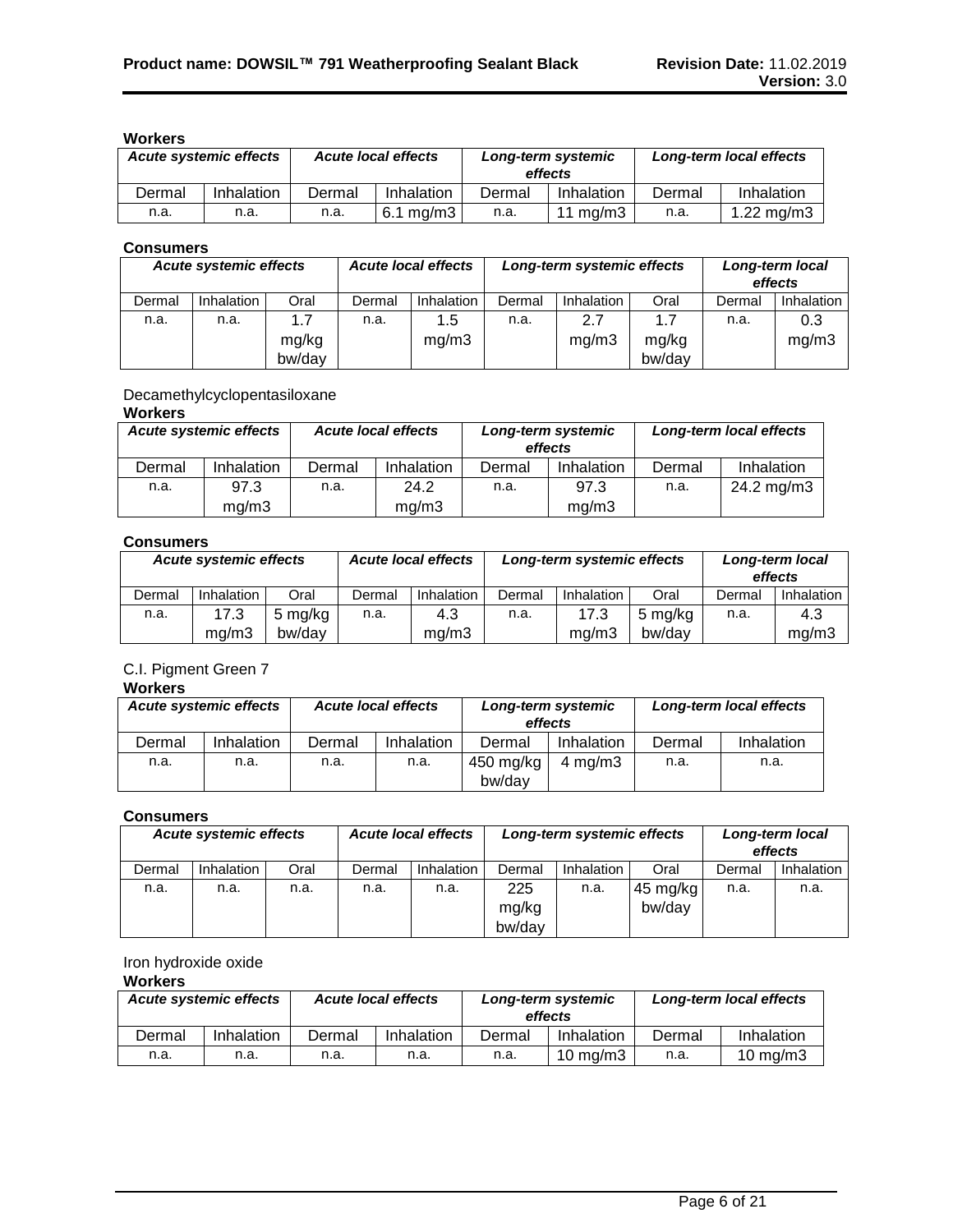#### **Consumers**

| <b>Acute local effects</b><br><b>Acute systemic effects</b> |            | Long-term systemic effects |        |            | Long-term local<br>effects |            |      |        |            |
|-------------------------------------------------------------|------------|----------------------------|--------|------------|----------------------------|------------|------|--------|------------|
| Dermal                                                      | Inhalation | Oral                       | Dermal | Inhalation | Dermal                     | Inhalation | Oral | Dermal | Inhalation |
| n.a.                                                        | n.a.       | n.a.                       | n.a.   | n.a.       | n.a.                       | n.a.       | n.a. | n.a.   | n.a.       |

#### C.I. Pigment Yellow 42

| <b>Acute systemic effects</b> |            | <b>Acute local effects</b> |            | Long-term systemic<br>effects |                   | Long-term local effects |                   |
|-------------------------------|------------|----------------------------|------------|-------------------------------|-------------------|-------------------------|-------------------|
| Dermal                        | Inhalation | Dermal                     | Inhalation | Dermal                        | Inhalation        | Dermal                  | Inhalation        |
| n.a.                          | n.a.       | n.a.                       | n.a.       | n.a.                          | $10 \text{ mg/m}$ | n.a.                    | $10 \text{ mg/m}$ |

#### **Consumers**

|        | <b>Acute local effects</b><br><b>Acute systemic effects</b> |      | Long-term systemic effects |            |        | Long-term local<br>effects |      |        |            |
|--------|-------------------------------------------------------------|------|----------------------------|------------|--------|----------------------------|------|--------|------------|
| Dermal | Inhalation                                                  | Oral | Dermal                     | Inhalation | Dermal | Inhalation                 | Oral | Dermal | Inhalation |
| n.a.   | n.a.                                                        | n.a. | n.a.                       | n.a.       | n.a.   | n.a.                       | n.a. | n.a.   | n.a.       |

## Barium sulfate

#### **Workers**

| <b>Acute systemic effects</b> |            | <b>Acute local effects</b> |            | Long-term systemic<br>effects |                     | Long-term local effects |                     |
|-------------------------------|------------|----------------------------|------------|-------------------------------|---------------------|-------------------------|---------------------|
| Dermal                        | Inhalation | Dermal                     | Inhalation | Dermal                        | Inhalation          | Dermal                  | Inhalation          |
| n.a.                          | n.a.       | n.a.                       | n.a.       | n.a.                          | $10 \text{ ma/m}$ 3 | n.a.                    | $10 \text{ mg/m}$ 3 |

#### **Consumers**

| <b>Acute local effects</b><br>Acute systemic effects |            |      |        | Long-term systemic effects |        |             | Long-term local<br>effects |        |                   |
|------------------------------------------------------|------------|------|--------|----------------------------|--------|-------------|----------------------------|--------|-------------------|
| Dermal                                               | Inhalation | Oral | Dermal | Inhalation                 | Dermal | Inhalation  | Oral                       | Dermal | <b>Inhalation</b> |
| n.a.                                                 | n.a.       | n.a. | n.a.   | n.a.                       | n.a.   | 10<br>mg/m3 | 13000<br>mg/kg<br>bw/day   | n.a.   | n.a.              |

## **Predicted No Effect Concentration**

Dodecamethyl cyclohexasiloxane

| <b>Compartment</b>          | <b>PNEC</b>   |
|-----------------------------|---------------|
| <b>Fresh water sediment</b> | 2.826 mg/kg   |
| Marine sediment             | $0.282$ mg/kg |
| Soil                        | 3.336 mg/kg   |
| Sewage treatment plant      | $> 1.0$ mg/l  |

#### Decamethylcyclopentasiloxane

| <b>Compartment</b>     | <b>PNEC</b>         |
|------------------------|---------------------|
| Fresh water            | $> 0.0012$ mg/l     |
| Marine water           | $> 0.00012$ mg/l    |
| Fresh water sediment   | $2.4 \text{ mg/kg}$ |
| Marine sediment        | $0.24$ mg/kg        |
| Soil                   | 1.1 $mg/kg$         |
| Sewage treatment plant | $> 10$ mg/l         |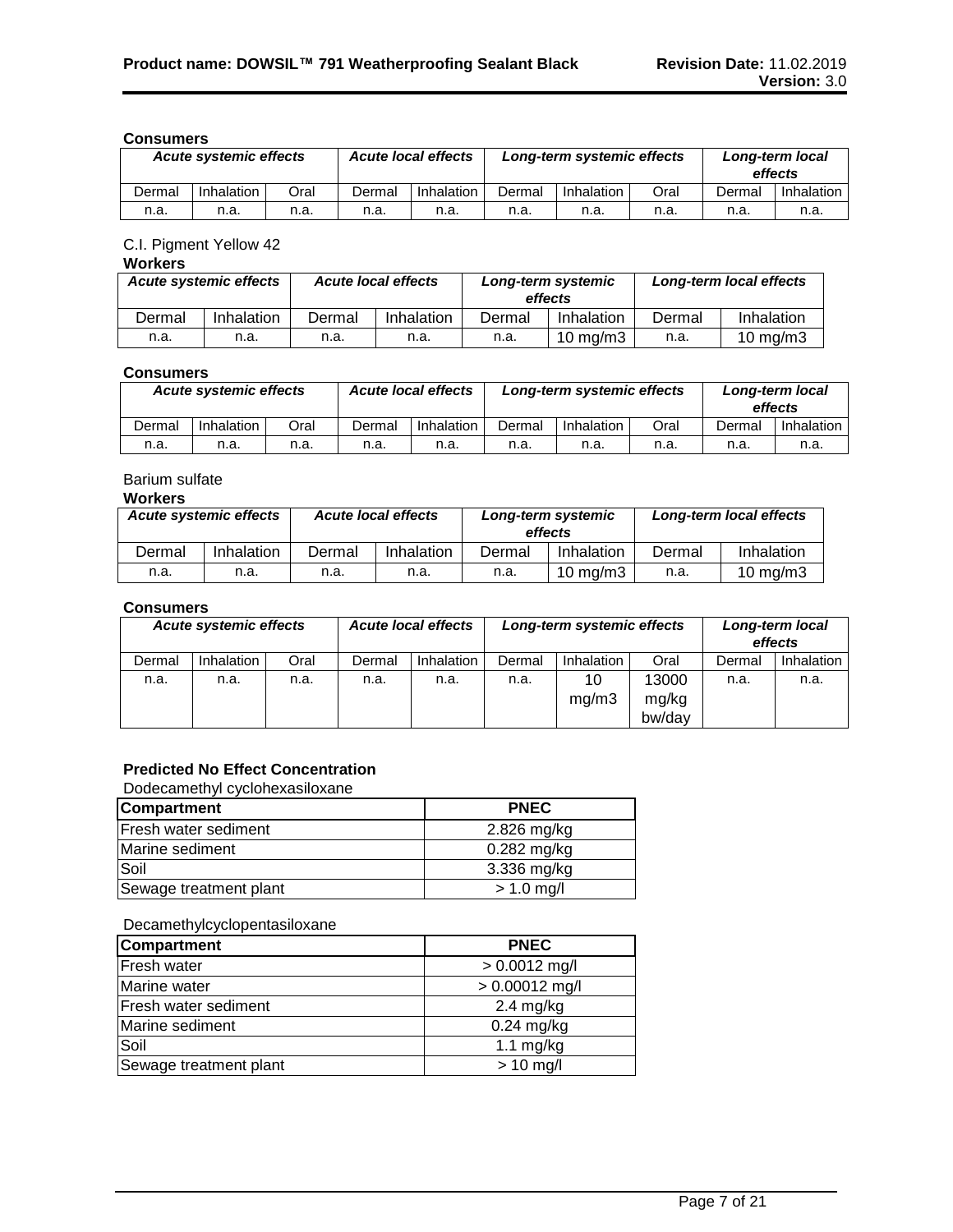#### C.I. Pigment Green 7

| <b>Compartment</b>           | <b>PNEC</b> |
|------------------------------|-------------|
| <b>IFresh water sediment</b> | 10 mg/kg    |
| Marine sediment              | 1 mg/kg     |
| Soil                         | 1 $mg/kg$   |

Barium sulfate

| <b>Compartment</b>     | <b>PNEC</b>            |
|------------------------|------------------------|
| <b>Fresh water</b>     | 227.8 mg/l             |
| Sewage treatment plant | $50.1 \,\mathrm{mg/l}$ |
| Soil                   | 707.7 mg/kg            |
| Fresh water sediment   | 792.7 mg/kg            |

#### **8.2 Exposure controls**

**Engineering controls:** Use engineering controls to maintain airborne level below exposure limit requirements or guidelines. If there are no applicable exposure limit requirements or guidelines, use only with adequate ventilation. Local exhaust ventilation may be necessary for some operations.

#### **Individual protection measures**

**Eye/face protection:** Use safety glasses (with side shields). Safety glasses (with side shields) should be consistent with EN 166 or equivalent.

#### **Skin protection**

**Hand protection:** Use chemical resistant gloves classified under Standard EN374: Protective gloves against chemicals and micro-organisms. Examples of preferred glove barrier materials include: Butyl rubber. Neoprene. Nitrile/butadiene rubber ("nitrile" or "NBR"). Ethyl vinyl alcohol laminate ("EVAL"). Polyvinyl alcohol ("PVA"). Polyvinyl chloride ("PVC" or "vinyl"). Viton. Examples of acceptable glove barrier materials include: Natural rubber ("latex"). When prolonged or frequently repeated contact may occur, a glove with a protection class of 5 or higher (breakthrough time greater than 240 minutes according to EN 374) is recommended. When only brief contact is expected, a glove with a protection class of 3 or higher (breakthrough time greater than 60 minutes according to EN 374) is recommended. Glove thickness alone is not a good indicator of the level of protection a glove provides against a chemical substance as this level of protection is also highly dependent on the specific composition of the material that the glove is fabricated from. The thickness of the glove must, depending on model and type of material, generally be more than 0.35 mm to offer sufficient protection for prolonged and frequent contact with the substance. As an exception to this general rule it is known that multilayer laminate gloves may offer prolonged protection at thicknesses less than 0.35 mm. Other glove materials with a thickness of less than 0.35 mm may offer sufficient protection when only brief contact is expected. NOTICE: The selection of a specific glove for a particular application and duration of use in a workplace should also take into account all relevant workplace factors such as, but not limited to: Other chemicals which may be handled, physical requirements (cut/puncture protection, dexterity, thermal protection), potential body reactions to glove materials, as well as the instructions/specifications provided by the glove supplier.

**Other protection:** Use protective clothing chemically resistant to this material. Selection of specific items such as face shield, boots, apron, or full body suit will depend on the task.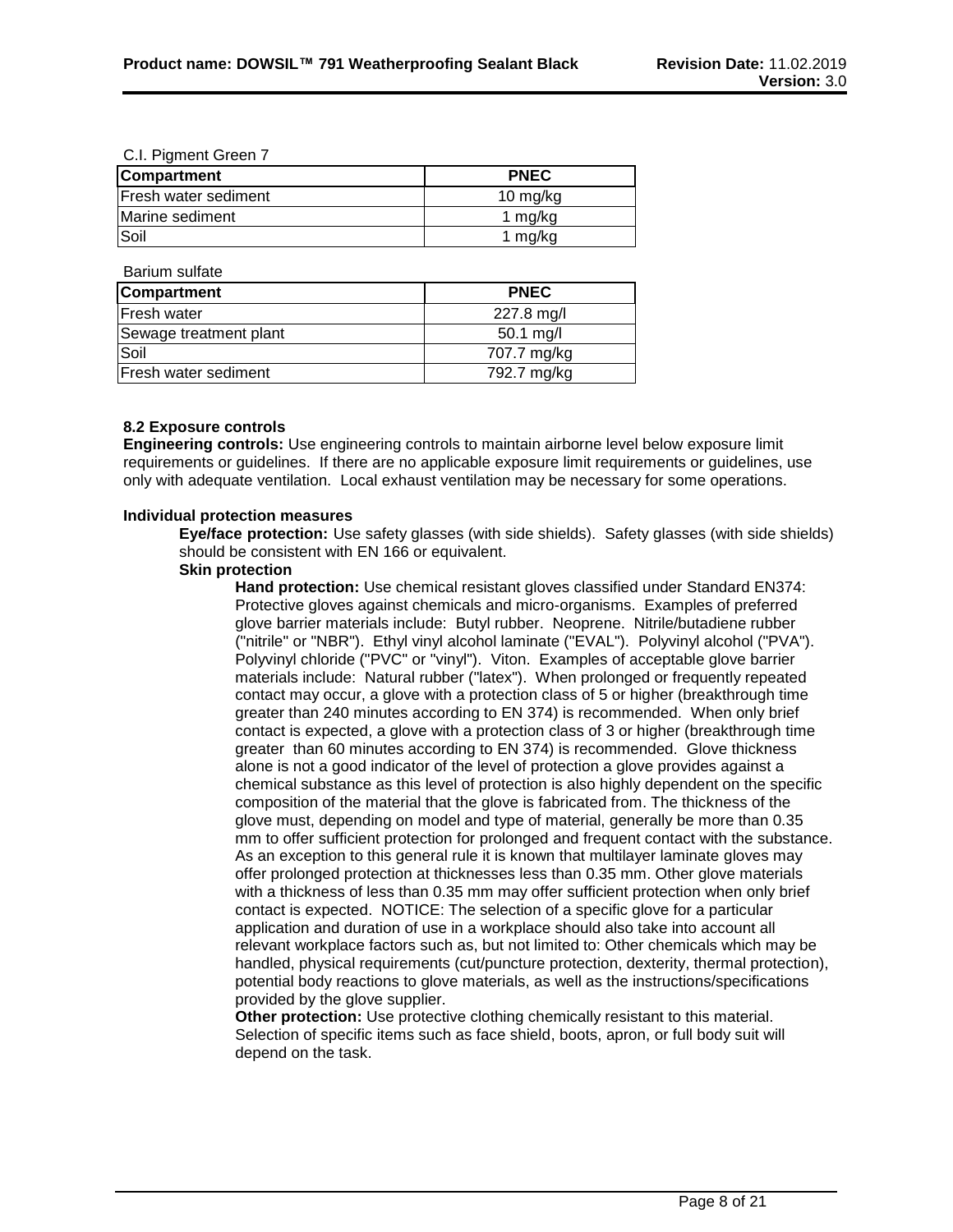**Respiratory protection:** Respiratory protection should be worn when there is a potential to exceed the exposure limit requirements or guidelines. If there are no applicable exposure limit requirements or guidelines, use an approved respirator. Selection of air-purifying or positivepressure supplied-air will depend on the specific operation and the potential airborne concentration of the material.

Use the following CE approved air-purifying respirator: Organic vapor cartridge with a particulate pre-filter, type AP2 (meeting standard EN 14387).

#### **Environmental exposure controls**

See SECTION 7: Handling and storage and SECTION 13: Disposal considerations for measures to prevent excessive environmental exposure during use and waste disposal.

## **SECTION 9: PHYSICAL AND CHEMICAL PROPERTIES**

| 9.1 Information on basic physical and chemical properties<br>Appearance |                                                          |
|-------------------------------------------------------------------------|----------------------------------------------------------|
| <b>Physical state</b>                                                   | paste                                                    |
| Color                                                                   | in accordance with the product description               |
| Odor                                                                    | none                                                     |
| <b>Odor Threshold</b>                                                   | No data available                                        |
| pH                                                                      | Not applicable                                           |
| <b>Melting point/range</b>                                              | No data available                                        |
| <b>Freezing point</b>                                                   | No data available                                        |
| Boiling point (760 mmHg)                                                | Not applicable                                           |
| <b>Flash point</b>                                                      | closed cup 70 °C                                         |
| <b>Evaporation Rate (Butyl Acetate</b><br>$= 1$                         | Not applicable                                           |
| <b>Flammability (solid, gas)</b>                                        | Not classified as a flammability hazard                  |
| <b>Lower explosion limit</b>                                            | No data available                                        |
| <b>Upper explosion limit</b>                                            | No data available                                        |
| <b>Vapor Pressure</b>                                                   | Not applicable                                           |
| <b>Relative Vapor Density (air = 1)</b>                                 | No data available                                        |
| <b>Relative Density (water = 1)</b>                                     | 1.52                                                     |
| <b>Water solubility</b>                                                 | No data available                                        |
| <b>Partition coefficient: n-</b><br>octanol/water                       | No data available                                        |
| <b>Auto-ignition temperature</b>                                        | No data available                                        |
| <b>Decomposition temperature</b>                                        | No data available                                        |
| <b>Dynamic Viscosity</b>                                                | Not applicable                                           |
| <b>Kinematic Viscosity</b>                                              | Not applicable                                           |
| <b>Explosive properties</b>                                             | Not explosive                                            |
| <b>Oxidizing properties</b>                                             | The substance or mixture is not classified as oxidizing. |
| 9.2 Other information                                                   |                                                          |
| <b>Molecular weight</b>                                                 | No data available                                        |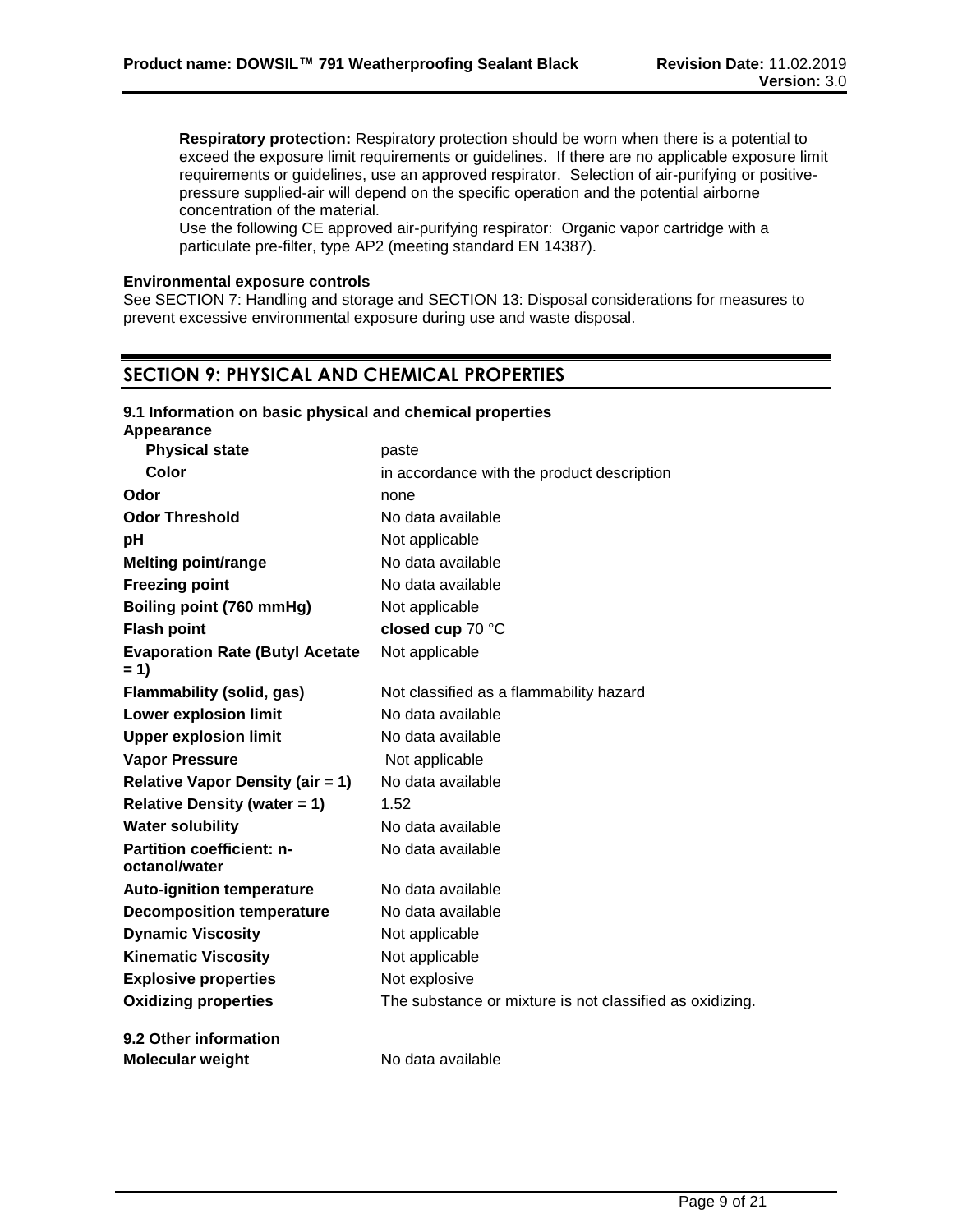**Particle size** No data available

NOTE: The physical data presented above are typical values and should not be construed as a specification.

## **SECTION 10: STABILITY AND REACTIVITY**

**10.1 Reactivity:** Not classified as a reactivity hazard.

**10.2 Chemical stability:** Stable under normal conditions.

**10.3 Possibility of hazardous reactions:** Can react with strong oxidizing agents. Vapours may form explosive mixture with air.

**10.4 Conditions to avoid:** None known.

**10.5 Incompatible materials:** Oxidizing agents

**10.6 Hazardous decomposition products:** Formaldehyde.

## **SECTION 11: TOXICOLOGICAL INFORMATION**

*Toxicological information appears in this section when such data is available.*

## **11.1 Information on toxicological effects**

#### **Acute toxicity Acute oral toxicity**

Very low toxicity if swallowed. Harmful effects not anticipated from swallowing small amounts.

As product: Single dose oral LD50 has not been determined.

Based on information for component(s): LD50, Rat, > 5,000 mg/kg Estimated.

#### **Acute dermal toxicity**

Prolonged skin contact is unlikely to result in absorption of harmful amounts.

As product: The dermal LD50 has not been determined.

Based on information for component(s): LD50, > 2,000 mg/kg Estimated.

#### **Acute inhalation toxicity**

Brief exposure (minutes) is not likely to cause adverse effects. Vapor from heated material may cause respiratory irritation. Exposure to metal oxide fumes may cause metal fume fever, characterized by influenza-like symptoms. As product: The LC50 has not been determined.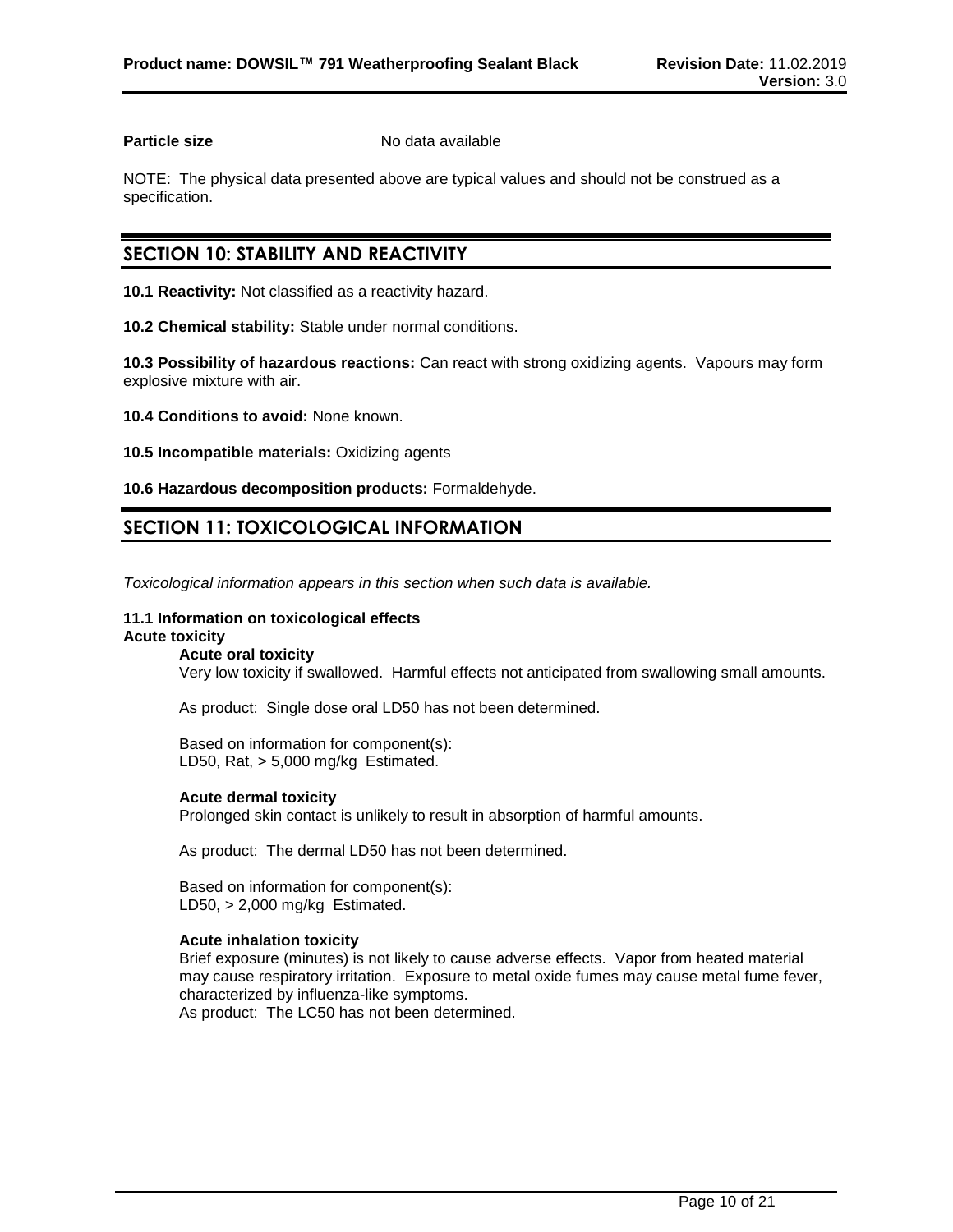#### **Skin corrosion/irritation**

Prolonged contact may cause slight skin irritation with local redness.

#### **Serious eye damage/eye irritation**

May cause slight temporary eye irritation. Corneal injury is unlikely. May cause mild eye discomfort.

#### **Sensitization**

For the major component(s): Did not demonstrate the potential for contact allergy in mice. Did not cause allergic skin reactions when tested in guinea pigs.

For respiratory sensitization: No relevant information found.

## **Specific Target Organ Systemic Toxicity (Single Exposure)**

Evaluation of available data suggests that this material is not an STOT-SE toxicant.

#### **Specific Target Organ Systemic Toxicity (Repeated Exposure)**

Contains a component(s) that is/are encapsulated in the product and are not expected to be released under normal processing conditions or foreseeable emergency

#### **Carcinogenicity**

For this family of materials: Did not cause cancer in long-term animal studies which used routes of exposure considered relevant to industrial handling. Positiveresults have been reported in other studies using routes of exposure not relevant to industrial handling.

Contains an additional component(s) that is/are encapsulated in the product and are not expected to be released under normal processing conditions or foreseeable emergency.

#### **Teratogenicity**

For this family of materials: Did not cause birth defects or any other fetal effects in laboratory animals.

#### **Reproductive toxicity**

For this family of materials: In animal studies, did not interfere with reproduction.

#### **Mutagenicity**

Contains component(s) which were negative in some in vitro genetic toxicity studies and positive in others.

Contains an additional component(s) that is/are encapsulated in the product and are not expected to be released under normal processing conditions or foreseeable emergency.

#### **Aspiration Hazard**

Based on physical properties, not likely to be an aspiration hazard.

#### **COMPONENTS INFLUENCING TOXICOLOGY:**

#### **Dodecamethyl cyclohexasiloxane Acute inhalation toxicity**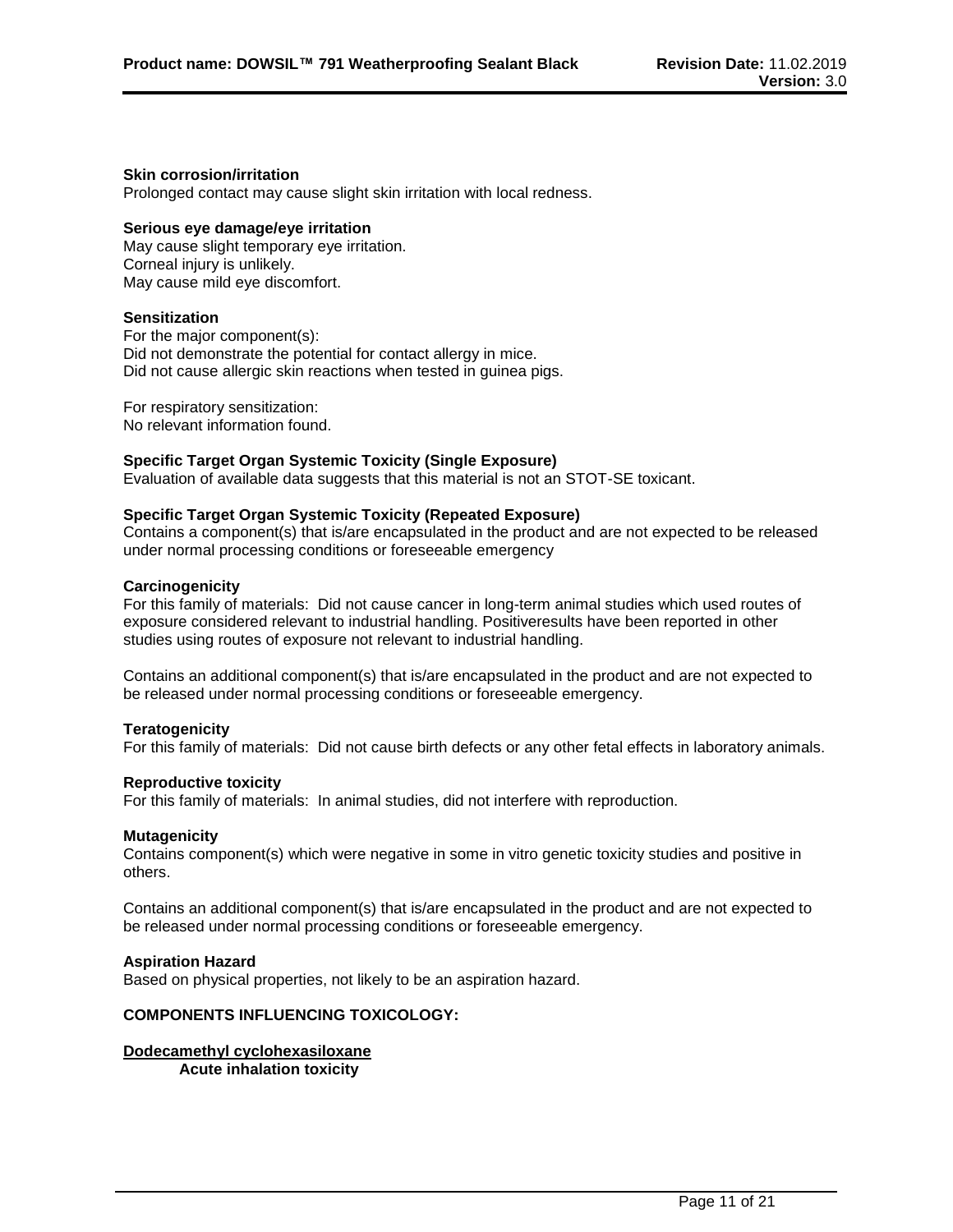The LC50 has not been determined.

### **Decamethylcyclopentasiloxane**

**Acute inhalation toxicity** LC50, Rat, male and female, 4 Hour, dust/mist, 8.67 mg/l

#### **C.I. Pigment Green 7**

**Acute inhalation toxicity** The LC50 has not been determined.

#### **Iron hydroxide oxide**

#### **Acute inhalation toxicity**

Dust may cause irritation to upper respiratory tract (nose and throat). Prolonged excessive exposure to dust may cause adverse effects.

The LC50 has not been determined.

#### **C.I. Pigment Yellow 42**

**Acute inhalation toxicity** The LC50 has not been determined.

#### **Mica muscovite**

**Acute inhalation toxicity** The LC50 has not been determined.

#### **Barium sulfate**

**Acute inhalation toxicity** The LC50 has not been determined.

## **SECTION 12: ECOLOGICAL INFORMATION**

*Ecotoxicological information appears in this section when such data is available.*

#### **12.1 Toxicity**

#### **Dodecamethyl cyclohexasiloxane Acute toxicity to algae/aquatic plants**

Not expected to be acutely toxic to aquatic organisms.

No toxicity at the limit of solubility ErC50, Pseudokirchneriella subcapitata (green algae), 72 Hour, > 0.002 mg/l

#### **Chronic toxicity to aquatic invertebrates**

No toxicity at the limit of solubility NOEC, Daphnia magna (Water flea), 21 d, 0.0046 mg/l

#### **Decamethylcyclopentasiloxane**

## **Acute toxicity to fish**

Not expected to be acutely toxic to aquatic organisms. No toxicity at the limit of solubility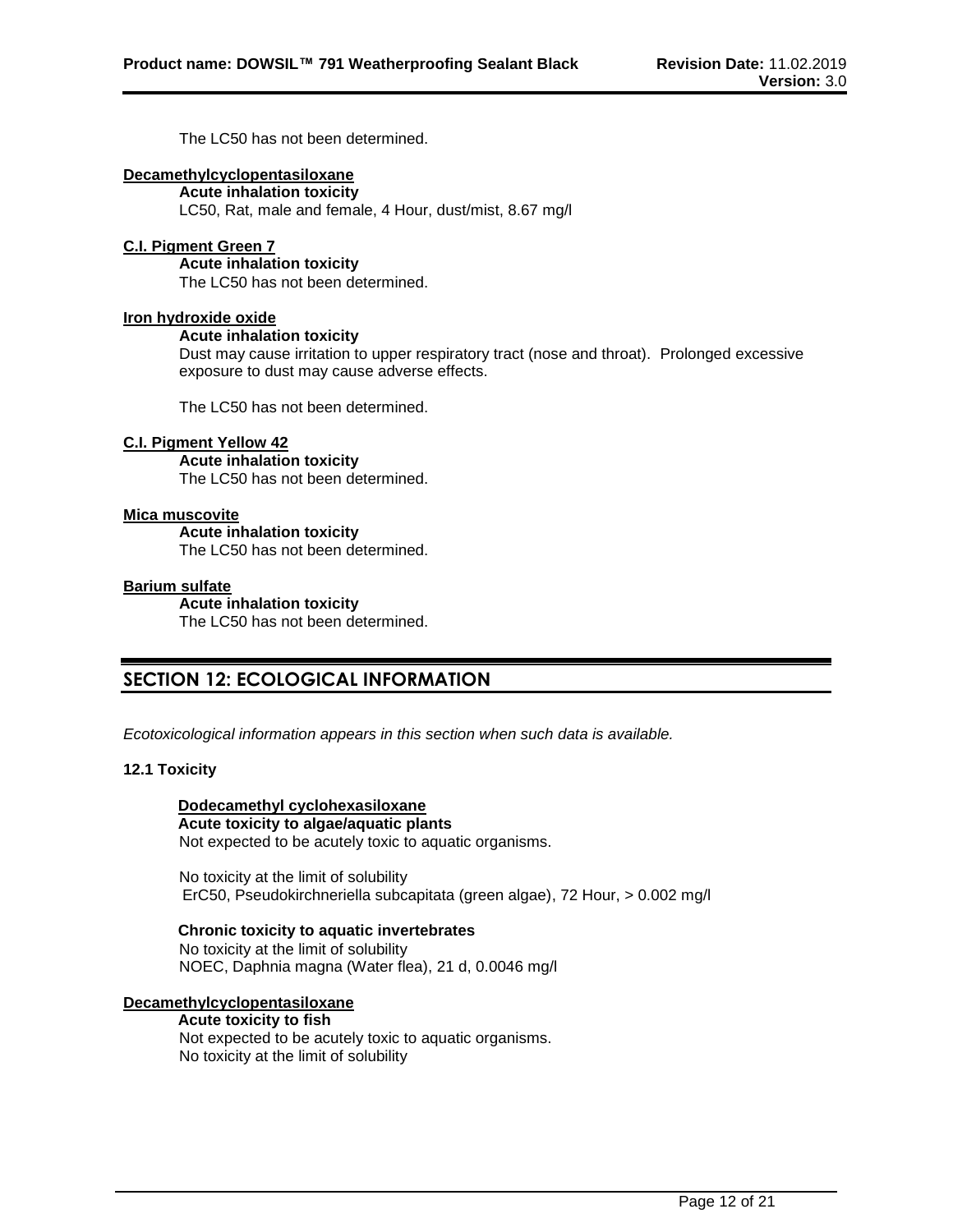LC50, Oncorhynchus mykiss (rainbow trout), 96 Hour, > 16 µg/l, OECD Test Guideline 204 or **Equivalent** 

#### **Acute toxicity to aquatic invertebrates**

No toxicity at the limit of solubility EC50, Daphnia magna, 48 Hour, > 2.9 mg/l, OECD Test Guideline 202 or Equivalent

#### **Acute toxicity to algae/aquatic plants**

No toxicity at the limit of solubility ErC50, Pseudokirchneriella subcapitata (green algae), 96 Hour, Growth rate, > 0.012 mg/l No toxicity at the limit of solubility NOEC, Pseudokirchneriella subcapitata (green algae), 96 Hour, Growth rate, 0.012 mg/l

#### **Chronic toxicity to fish**

No toxicity at the limit of solubility LC50, Oncorhynchus mykiss (rainbow trout), 14 d, > 16 mg/l No toxicity at the limit of solubility NOEC, Oncorhynchus mykiss (rainbow trout), 45 d, >= 0.017 mg/l No toxicity at the limit of solubility NOEC, Oncorhynchus mykiss (rainbow trout), 90 d, >= 0.014 mg/l

#### **Chronic toxicity to aquatic invertebrates**

NOEC, Daphnia magna, 21 d, 0.015 mg/l

#### **Toxicity to soil-dwelling organisms**

This product does not have any known adverse effect on the soil organisms tested. NOEC, Eisenia fetida (earthworms), >= 76 mg/kg

#### **C.I. Pigment Green 7**

#### **Acute toxicity to fish**

Material is not classified as dangerous to aquatic organisms (LC50/EC50/IC50/LL50/EL50 greater than 100 mg/L in most sensitive species). LC50, Oncorhynchus mykiss (rainbow trout), static test, 96 Hour, 356 mg/l, Method Not Specified.

#### **Acute toxicity to aquatic invertebrates**

EC50, Daphnia magna (Water flea), Static, 48 Hour, > 500 mg/l, Directive 84/449/EEC, C.2

#### **Acute toxicity to algae/aquatic plants**

EC50, Desmodesmus subspicatus (green algae), Static, 72 Hour, > 100 mg/l, OECD Test Guideline 201

#### **Chronic toxicity to aquatic invertebrates**

NOEC, Daphnia magna, semi-static test, 21 d, Immobilization, > 1 mg/l

#### **Iron hydroxide oxide**

#### **Acute toxicity to fish**

Material is not classified as dangerous to aquatic organisms (LC50/EC50/IC50/LL50/EL50 greater than 100 mg/L in most sensitive species). LC50, Leuciscus idus (Golden orfe), static test, 96 Hour, > 500 mg/l

#### **Acute toxicity to aquatic invertebrates**

EC50, Daphnia magna (Water flea), 48 Hour, > 100 mg/l, OECD Test Guideline 202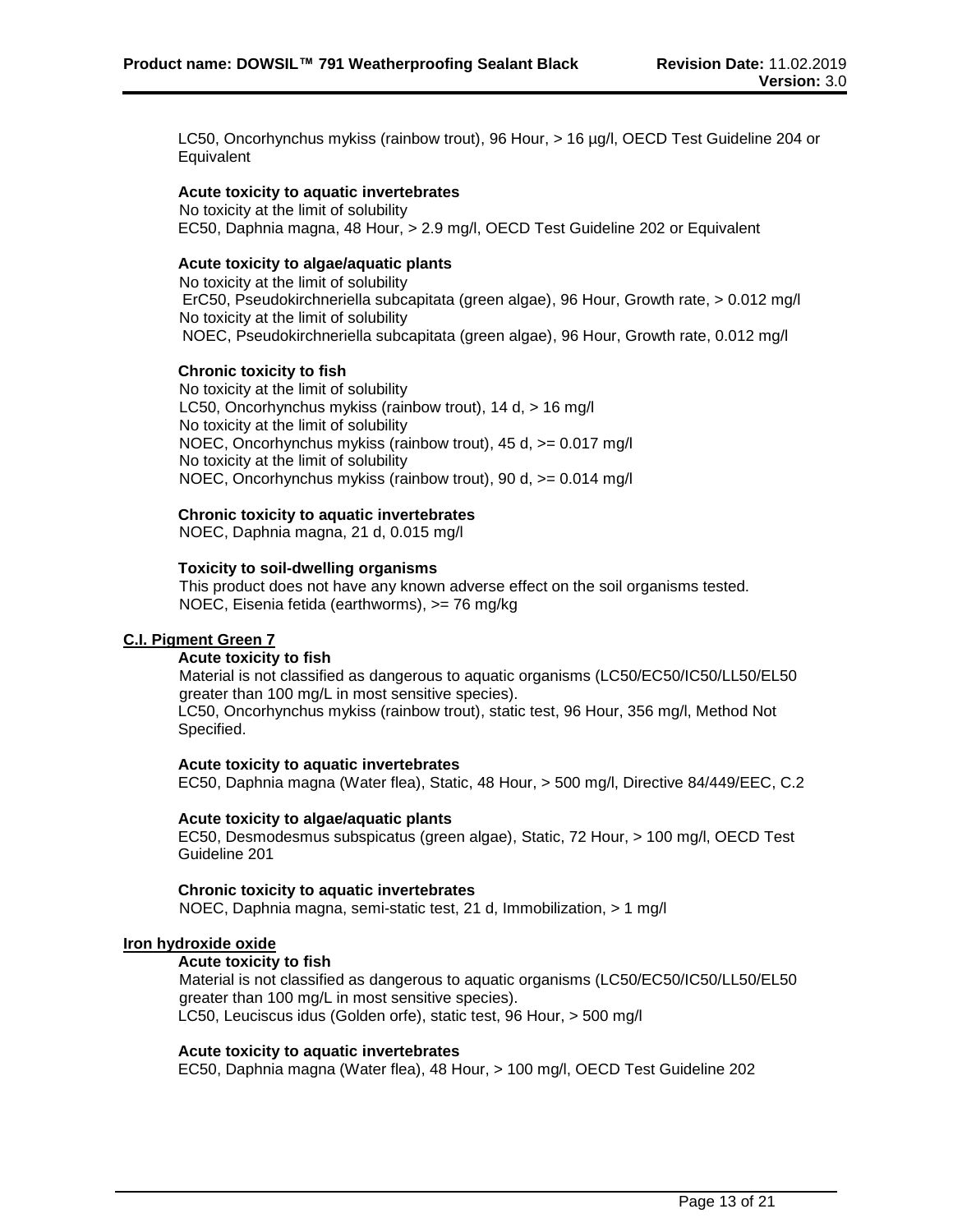## **C.I. Pigment Yellow 42**

## **Acute toxicity to fish**

Not expected to be acutely toxic to aquatic organisms. Material is not classified as dangerous to aquatic organisms (LC50/EC50/IC50/LL50/EL50 greater than 100 mg/L in most sensitive species).

#### **Acute toxicity to aquatic invertebrates**

EC50, Daphnia magna (Water flea), 48 Hour, > 100 mg/l, OECD Test Guideline 202

#### **Mica muscovite**

#### **Acute toxicity to fish**

Not expected to be acutely toxic to aquatic organisms.

#### **Barium sulfate**

#### **Acute toxicity to fish**

Based on information for a similar material: Material is not classified as dangerous to aquatic organisms (LC50/EC50/IC50/LL50/EL50 greater than 100 mg/L in most sensitive species).

#### **Acute toxicity to aquatic invertebrates**

No toxicity at the limit of solubility Based on data from similar materials EC50, Daphnia magna (Water flea), 48 Hour, > 4 mg/l

#### **Acute toxicity to algae/aquatic plants**

Based on data from similar materials NOEC, Pseudokirchneriella subcapitata (green algae), 72 Hour, > 100 mg/l, OECD Test Guideline 201 Based on data from similar materials EC50, Pseudokirchneriella subcapitata (green algae), 72 Hour, > 100 mg/l, OECD Test Guideline 201

#### **Toxicity to bacteria**

Based on data from similar materials EC50, 3 Hour, > 1,000 mg/l, OECD Test Guideline 209

#### **Chronic toxicity to aquatic invertebrates**

Based on data from similar materials NOEC, Daphnia magna (Water flea), 21 d, 2.9 mg/l

#### **12.2 Persistence and degradability**

#### **Dodecamethyl cyclohexasiloxane**

**Biodegradability:** Based on stringent OECD test guidelines, this material cannot be considered as readily biodegradable; however, these results do not necessarily mean that the material is not biodegradable under environmental conditions. 10-day Window: Fail **Biodegradation:** 57 % **Exposure time:** 28 d **Method:** OECD Test Guideline 301B

## **Decamethylcyclopentasiloxane**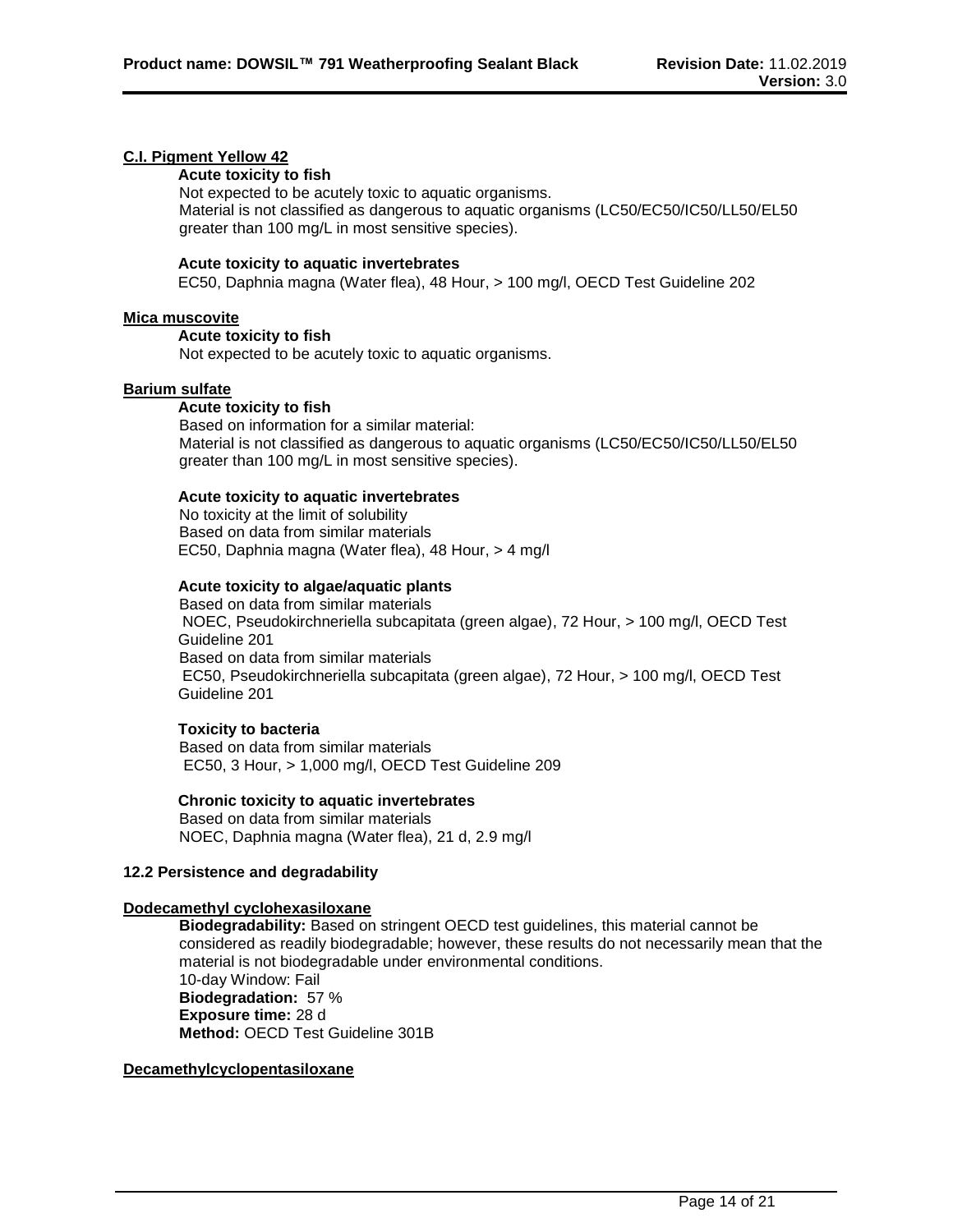**Biodegradability:** Material is expected to biodegrade very slowly (in the environment). Fails to pass OECD/EEC tests for ready biodegradability. 10-day Window: Not applicable **Biodegradation:** 0.14 % **Exposure time:** 28 d **Method:** OECD Test Guideline 310

#### **C.I. Pigment Green 7**

**Biodegradability:** Material is not readily biodegradable according to OECD/EEC guidelines. 10-day Window: Fail **Biodegradation:** 5 % **Exposure time:** 28 d **Method:** OECD Test Guideline 301C

#### **Iron hydroxide oxide**

**Biodegradability:** Biodegradation is not applicable.

#### **C.I. Pigment Yellow 42**

**Biodegradability:** Biodegradation is not applicable.

#### **Mica muscovite**

**Biodegradability:** Biodegradability is not applicable to inorganic substances.

#### **Barium sulfate**

**Biodegradability:** Biodegradation is not applicable.

#### **12.3 Bioaccumulative potential**

#### **Dodecamethyl cyclohexasiloxane**

**Bioaccumulation:** Bioconcentration potential is low (BCF less than 100 or log Pow greater than 7).

**Partition coefficient: n-octanol/water(log Pow):** 8.87

### **Decamethylcyclopentasiloxane**

**Bioaccumulation:** Bioconcentration potential is moderate (BCF between 100 and 3000 or Log Pow between 3 and 5). **Partition coefficient: n-octanol/water(log Pow):** 5.2 Measured **Bioconcentration factor (BCF):** 2,010 Fish Estimated.

#### **C.I. Pigment Green 7**

**Bioaccumulation:** Bioconcentration potential is low (BCF < 100 or Log Pow < 3). **Bioconcentration factor (BCF):** 0.51 - 74 Fish 42 d

#### **Iron hydroxide oxide**

**Bioaccumulation:** Partitioning from water to n-octanol is not applicable.

## **C.I. Pigment Yellow 42**

**Bioaccumulation:** Partitioning from water to n-octanol is not applicable.

#### **Mica muscovite**

**Bioaccumulation:** Partitioning from water to n-octanol is not applicable.

## **Barium sulfate**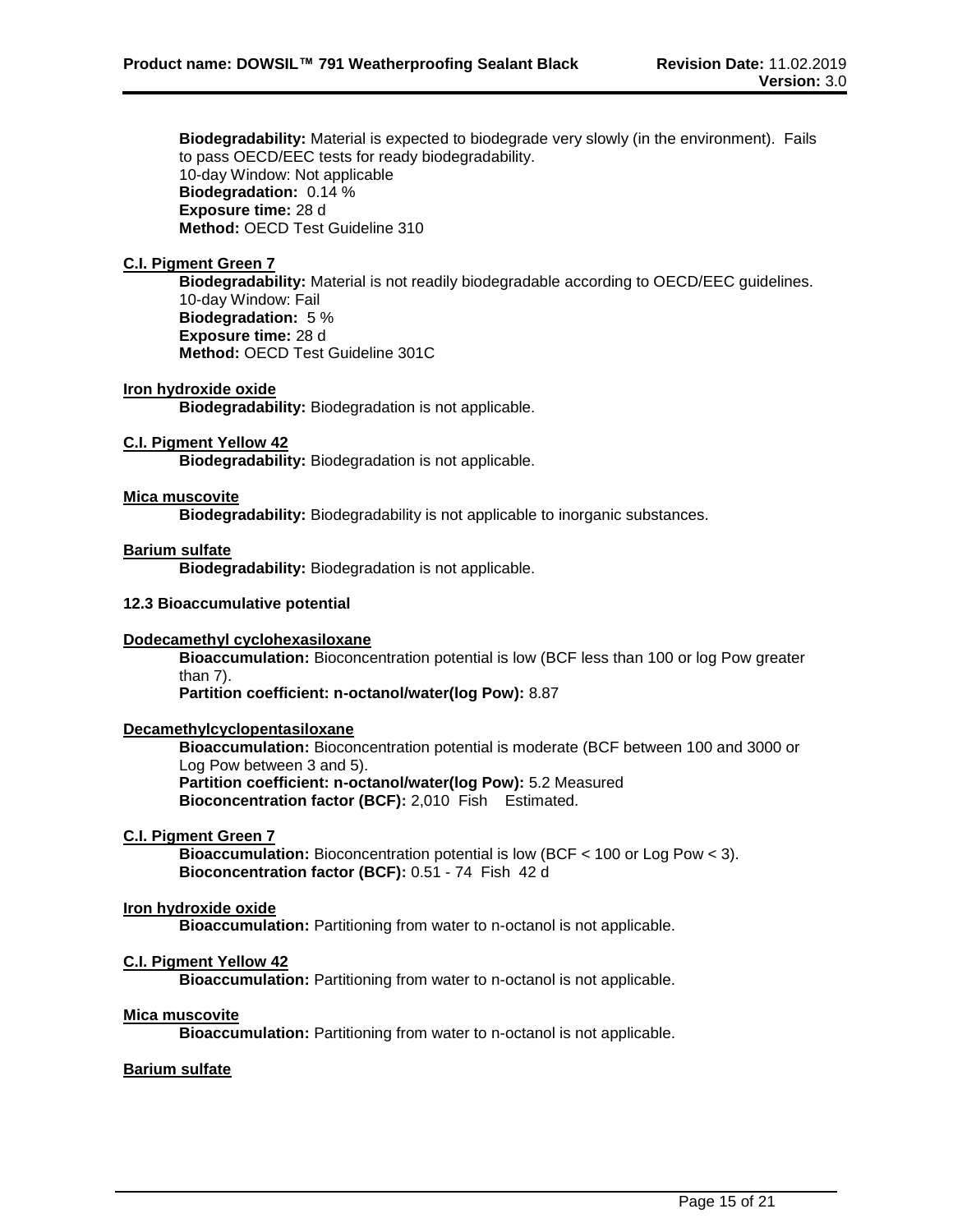**Bioaccumulation:** Partitioning from water to n-octanol is not applicable.

#### **12.4 Mobility in soil**

#### **Dodecamethyl cyclohexasiloxane**

Potential for mobility in soil is very high (Koc between 0 and 50).

#### **Decamethylcyclopentasiloxane**

Expected to be relatively immobile in soil (Koc > 5000). **Partition coefficient (Koc):** > 5000 Estimated.

#### **C.I. Pigment Green 7**

No relevant data found.

#### **Iron hydroxide oxide**

No relevant data found.

#### **C.I. Pigment Yellow 42**

No relevant data found.

#### **Mica muscovite**

No relevant data found.

#### **Barium sulfate**

No relevant data found.

#### **12.5 Results of PBT and vPvB assessment**

#### **Dodecamethyl cyclohexasiloxane**

Dodecamethyl cyclohexasiloxane (D6) meets the current REACh Annex XIII criteria for vPvB. However, D6 does not behave similarly to known PBT/vPvB substances. The weight of scientific evidence from field studies shows that D6 is not biomagnifying in aquatic and terrestrial food webs. D6 in air will degrade by reaction with naturally occurring hydroxyl radicals in the atmosphere. Any D6 in air that does not degrade by reaction with hydroxyl radicals is not expected to deposit from the air to water, to land, or to living organisms.

#### **Decamethylcyclopentasiloxane**

Decamethylcyclopentasiloxane (D5) meets the current REACh Annex XIII criteria for vPvB. However, D5 does not behave similarly to known PBT/vPvB substances. The weight of scientific evidence from field studies shows that D5 is not biomagnifying in aquatic and terrestrial food webs. D5 in air will degrade by reaction with naturally occurring hydroxyl radicals in the atmosphere. Any D5 in air that does not degrade by reaction with hydroxyl radicals is not expected to deposit from the air to water, to land, or to living organisms. Based on an independent scientific panel of experts, the Canadian Minister of the Environment has concluded that "D5 is not entering the environment in a quantity or concentration or under conditions that have or may have an immediate or long-term harmful effect on the environment or its biological diversity, or that constitute or may constitute a danger to the environment on which life depends".

#### **C.I. Pigment Green 7**

This substance has not been assessed for persistence, bioaccumulation and toxicity (PBT).

#### **Iron hydroxide oxide**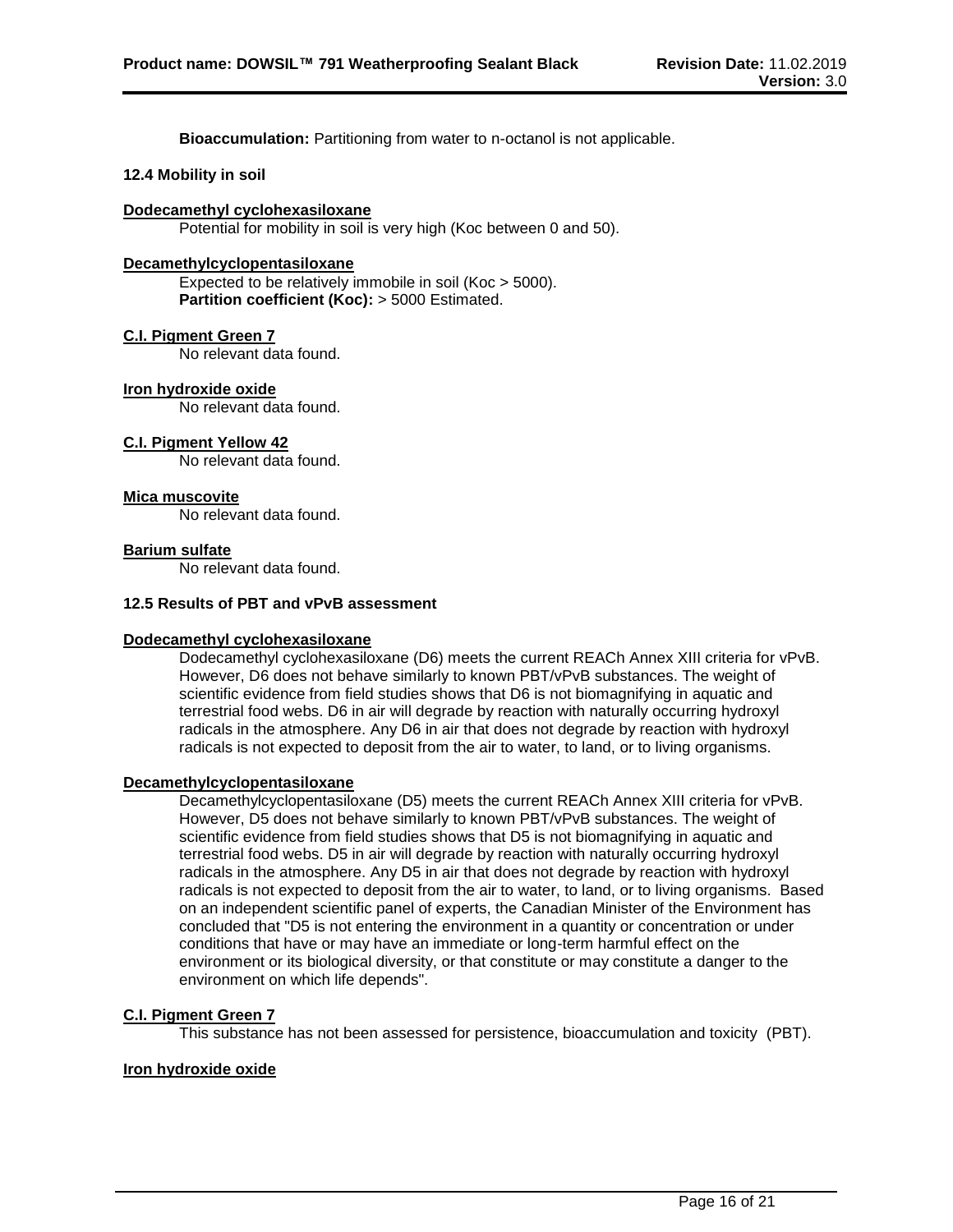This substance is not considered to be persistent, bioaccumulating and toxic (PBT). This substance is not considered to be very persistent and very bioaccumulating (vPvB).

#### **C.I. Pigment Yellow 42**

This substance has not been assessed for persistence, bioaccumulation and toxicity (PBT).

#### **Mica muscovite**

This substance has not been assessed for persistence, bioaccumulation and toxicity (PBT).

#### **Barium sulfate**

This substance has not been assessed for persistence, bioaccumulation and toxicity (PBT).

#### **12.6 Other adverse effects**

#### **Dodecamethyl cyclohexasiloxane**

This substance is not on the Montreal Protocol list of substances that deplete the ozone layer.

#### **Decamethylcyclopentasiloxane**

This substance is not on the Montreal Protocol list of substances that deplete the ozone layer.

#### **C.I. Pigment Green 7**

This substance is not on the Montreal Protocol list of substances that deplete the ozone layer.

#### **Iron hydroxide oxide**

This substance is not on the Montreal Protocol list of substances that deplete the ozone layer.

#### **C.I. Pigment Yellow 42**

This substance is not on the Montreal Protocol list of substances that deplete the ozone layer.

#### **Mica muscovite**

This substance is not on the Montreal Protocol list of substances that deplete the ozone layer.

#### **Barium sulfate**

This substance is not on the Montreal Protocol list of substances that deplete the ozone layer.

## **SECTION 13: DISPOSAL CONSIDERATIONS**

#### **13.1 Waste treatment methods**

Do not dump into any sewers, on the ground, or into any body of water. This product, when being disposed of in its unused and uncontaminated state should be treated as a hazardous waste according to EC Directive 2008/98/EC. Any disposal practices must be in compliance with all national and provincial laws and any municipal or local by-laws governing hazardous waste. For used, contaminated and residual materials additional evaluations may be required.

The definitive assignment of this material to the appropriate EWC group and thus its proper EWC code will depend on the use that is made of this material. Contact the authorized waste disposal services.

## **SECTION 14: TRANSPORT INFORMATION**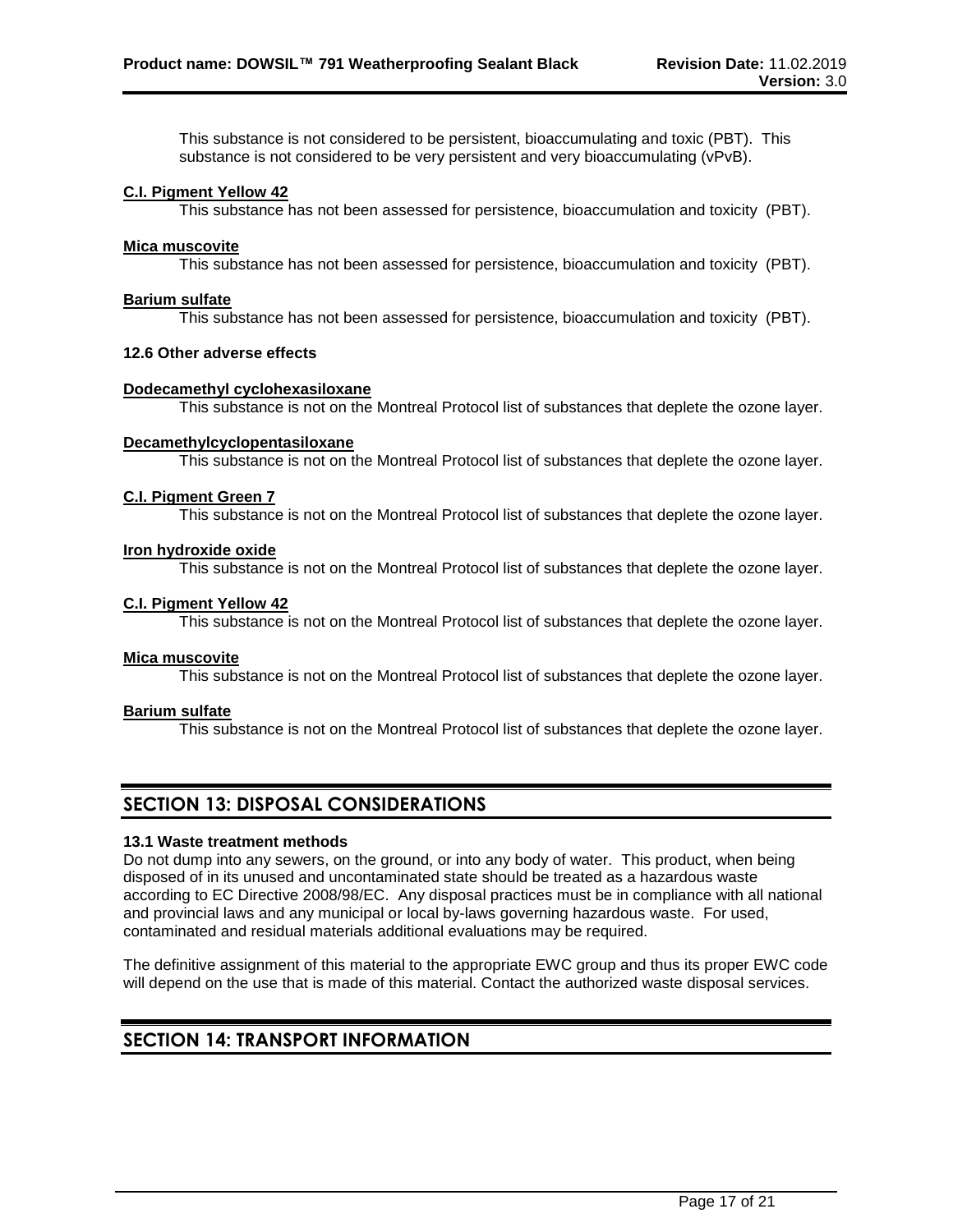#### **Classification for ROAD and Rail transport (ADR/RID):**

|      | 14.1 UN number                                                                                       | Not applicable                                                       |
|------|------------------------------------------------------------------------------------------------------|----------------------------------------------------------------------|
| 14.2 | UN proper shipping name                                                                              | Not regulated for transport                                          |
| 14.3 | <b>Transport hazard class(es)</b>                                                                    | Not applicable                                                       |
| 14.4 | <b>Packing group</b>                                                                                 | Not applicable                                                       |
|      | 14.5 Environmental hazards                                                                           | Not considered environmentally hazardous based on<br>available data. |
|      | 14.6 Special precautions for user No data available.                                                 |                                                                      |
|      | <b>Classification for SEA transport (IMO-IMDG):</b>                                                  |                                                                      |
| 14.1 | <b>UN number</b>                                                                                     | Not applicable                                                       |
| 14.2 | UN proper shipping name                                                                              | Not regulated for transport                                          |
| 14.3 | <b>Transport hazard class(es)</b>                                                                    | Not applicable                                                       |
| 14.4 | <b>Packing group</b>                                                                                 | Not applicable                                                       |
| 14.5 | <b>Environmental hazards</b>                                                                         | Not considered as marine pollutant based on available data.          |
|      | 14.6 Special precautions for user                                                                    | No data available.                                                   |
| 14.7 | <b>Transport in bulk according</b><br>to Annex I or II of MARPOL<br>73/78 and the IBC or IGC<br>Code | Consult IMO regulations before transporting ocean bulk               |
|      | <b>Classification for AIR transport (IATA/ICAO):</b>                                                 |                                                                      |
| 14.1 | <b>UN number</b>                                                                                     | Not applicable                                                       |
| 14.2 | UN proper shipping name                                                                              | Not regulated for transport                                          |
|      | 14.3 Transport hazard class(es)                                                                      | Not applicable                                                       |
| 14.4 | Packing group                                                                                        | Not applicable                                                       |

- 14.5 **Environmental hazards** Not applicable
- **14.6 Special precautions for user** No data available.

This information is not intended to convey all specific regulatory or operational requirements/information relating to this product. Transportation classifications may vary by container volume and may be influenced by regional or country variations in regulations. Additional transportation system information can be obtained through an authorized sales or customer service representative. It is the responsibility of the transporting organization to follow all applicable laws, regulations and rules relating to the transportation of the material.

## **SECTION 15: REGULATORY INFORMATION**

**15.1 Safety, health and environmental regulations/legislation specific for the substance or mixture**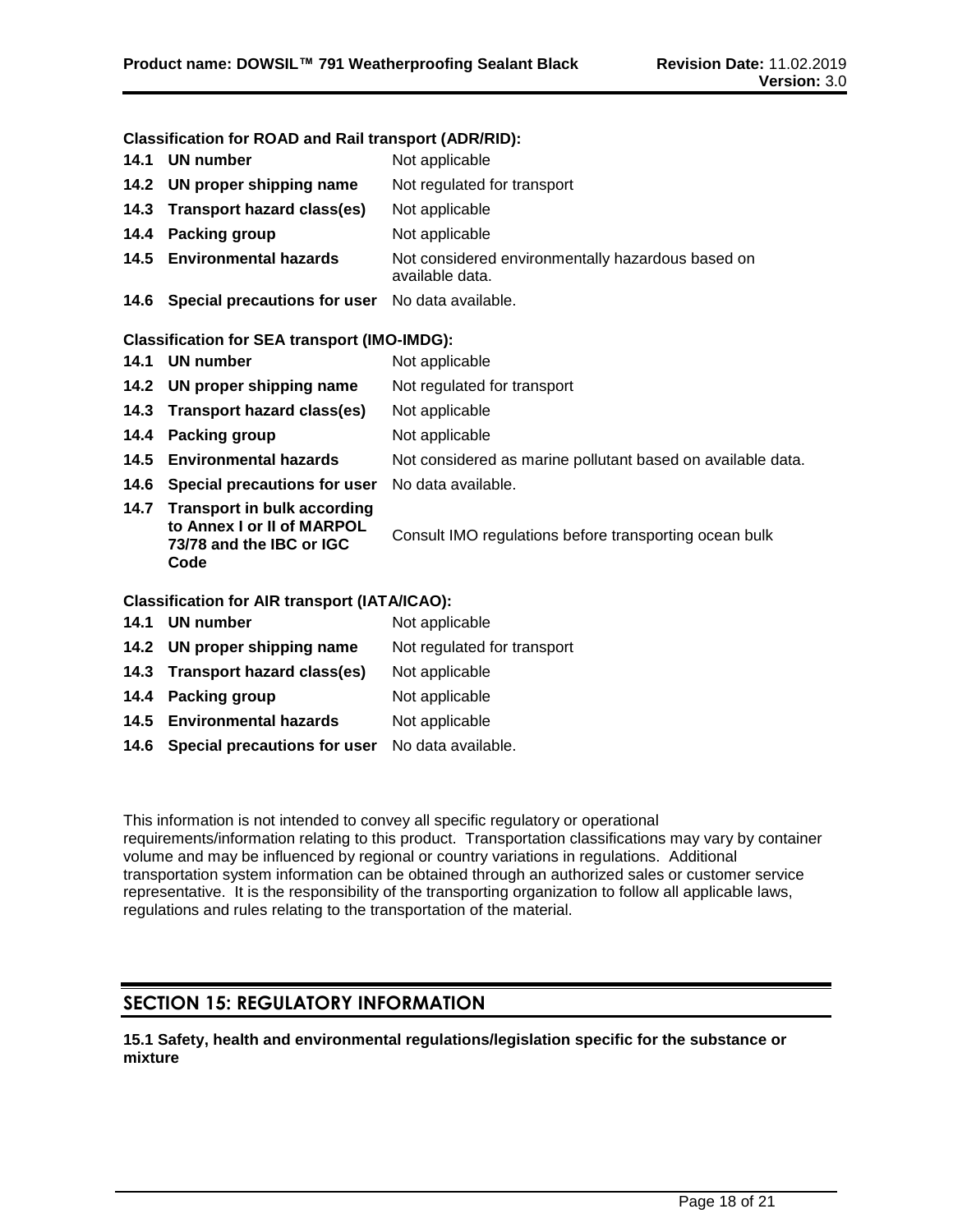#### **REACh Regulation (EC) No 1907/2006**

This product contains only components that have been either registered, are exempt from registration, are regarded as registered or are not subject to registration according to Regulation (EC) No. 1907/2006 (REACH)., The aforementioned indications of the REACH registration status are provided in good faith and believed to be accurate as of the effective date shown above. However, no warranty, express or implied, is given. It is the buyer´s/user´s responsibility to ensure that his/her understanding of the regulatory status of this product is correct.

#### **Restrictions on the manufacture, placing on the market and use:**

The following substance/s contained in this product is/are subject through Annex XVII of REACH regulation to restrictions on the manufacture, placing on the market and use when present in certain dangerous substances, mixtures and articles. Users of this product have to comply with the restrictions placed upon it by the aforementioned provision.

CAS-No.: 541-02-6 Name: Decamethylcyclopentasiloxane Restriction status: listed in REACH Annex XVII Restricted uses: See Commission Regulation (EU) No 2018/35 for Conditions of restriction Number on the list: 70

#### **Authorisation status under REACH:**

The following substance/s contained in this product might be or is/are subject to authorization in accordance with REACH:

CAS-No.: 540-97-6 | Name: Dodecamethyl cyclohexasiloxane Authorisation status: listed in the Candidate List of Substances of Very High Concern for Authorisation Authorisation number: Not available

Sunset date: Not available

Exempted (Categories of) Uses: Not available

CAS-No.: 541-02-6 Name: Decamethylcyclopentasiloxane

Authorisation status: listed in the Candidate List of Substances of Very High Concern for Authorisation Authorisation number: Not available

Sunset date: Not available

Exempted (Categories of) Uses: Not available

#### **Seveso III: Directive 2012/18/EU of the European Parliament and of the Council on the control of major-accident hazards involving dangerous substances.**

Listed in Regulation: Not applicable

**15.2 Chemical safety assessment** Not applicable

## **SECTION 16: OTHER INFORMATION**

#### **Classification and procedure used to derive the classification for mixtures according to Regulation (EC) No 1272/2008**

This product is not classified as dangerous according to EC criteria.

#### **Revision**

Identification Number: 4024907 / A279 / Issue Date: 11.02.2019 / Version: 3.0 Most recent revision(s) are noted by the bold, double bars in left-hand margin throughout this document.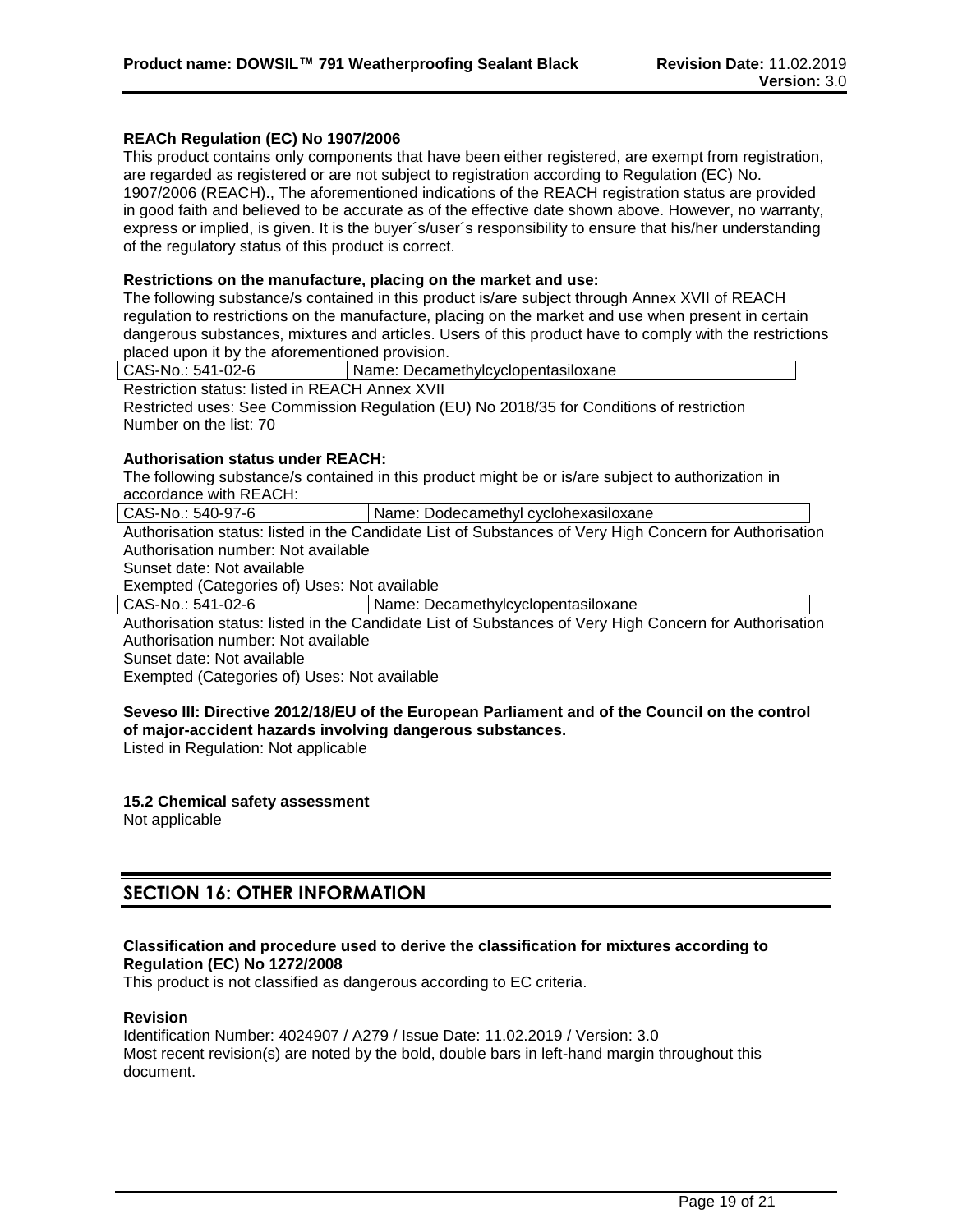| n | ۱O<br>ın<br>œ |
|---|---------------|
|   |               |

| Euguna       |                                                        |
|--------------|--------------------------------------------------------|
| <b>ACGIH</b> | USA. ACGIH Threshold Limit Values (TLV)                |
| I GB EH40    | UK. EH40 WEL - Workplace Exposure Limits               |
| <b>STEL</b>  | Short-term exposure limit (15-minute reference period) |
| <b>TWA</b>   | 8-hour, time-weighted average                          |
| US WEEL      | USA. Workplace Environmental Exposure Levels (WEEL)    |

#### **Full text of other abbreviations**

ADN - European Agreement concerning the International Carriage of Dangerous Goods by Inland Waterways; ADR - European Agreement concerning the International Carriage of Dangerous Goods by Road; AICS - Australian Inventory of Chemical Substances; ASTM - American Society for the Testing of Materials; bw - Body weight; CLP - Classification Labelling Packaging Regulation; Regulation (EC) No 1272/2008; CMR - Carcinogen, Mutagen or Reproductive Toxicant; DIN - Standard of the German Institute for Standardisation; DSL - Domestic Substances List (Canada); ECHA - European Chemicals Agency; EC-Number - European Community number; ECx - Concentration associated with x% response; ELx - Loading rate associated with x% response; EmS - Emergency Schedule; ENCS - Existing and New Chemical Substances (Japan); ErCx - Concentration associated with x% growth rate response; GHS - Globally Harmonized System; GLP - Good Laboratory Practice; IARC - International Agency for Research on Cancer; IATA - International Air Transport Association; IBC - International Code for the Construction and Equipment of Ships carrying Dangerous Chemicals in Bulk; IC50 - Half maximal inhibitory concentration; ICAO - International Civil Aviation Organization; IECSC - Inventory of Existing Chemical Substances in China; IMDG - International Maritime Dangerous Goods; IMO - International Maritime Organization; ISHL - Industrial Safety and Health Law (Japan); ISO - International Organisation for Standardization; KECI - Korea Existing Chemicals Inventory; LC50 - Lethal Concentration to 50 % of a test population; LD50 - Lethal Dose to 50% of a test population (Median Lethal Dose); MARPOL - International Convention for the Prevention of Pollution from Ships; n.o.s. - Not Otherwise Specified; NO(A)EC - No Observed (Adverse) Effect Concentration; NO(A)EL - No Observed (Adverse) Effect Level; NOELR - No Observable Effect Loading Rate; NZIoC - New Zealand Inventory of Chemicals; OECD - Organization for Economic Co-operation and Development; OPPTS - Office of Chemical Safety and Pollution Prevention; PBT - Persistent, Bioaccumulative and Toxic substance; PICCS - Philippines Inventory of Chemicals and Chemical Substances; (Q)SAR - (Quantitative) Structure Activity Relationship; REACH - Regulation (EC) No 1907/2006 of the European Parliament and of the Council concerning the Registration, Evaluation, Authorisation and Restriction of Chemicals; RID - Regulations concerning the International Carriage of Dangerous Goods by Rail; SADT - Self-Accelerating Decomposition Temperature; SDS - Safety Data Sheet; SVHC - Substance of Very High Concern; TCSI - Taiwan Chemical Substance Inventory; TRGS - Technical Rule for Hazardous Substances; TSCA - Toxic Substances Control Act (United States); UN - United Nations; vPvB - Very Persistent and Very Bioaccumulative

#### **Information Source and References**

This SDS is prepared by Product Regulatory Services and Hazard Communications Groups from information supplied by internal references within our company.

DOW CHEMICAL COMPANY LIMITED urges each customer or recipient of this (M)SDS to study it carefully and consult appropriate expertise, as necessary or appropriate, to become aware of and understand the data contained in this (M)SDS and any hazards associated with the product. The information herein is provided in good faith and believed to be accurate as of the effective date shown above. However, no warranty, express or implied, is given. Regulatory requirements are subject to change and may differ between various locations. It is the buyer's/user's responsibility to ensure that his activities comply with all federal, state, provincial or local laws. The information presented here